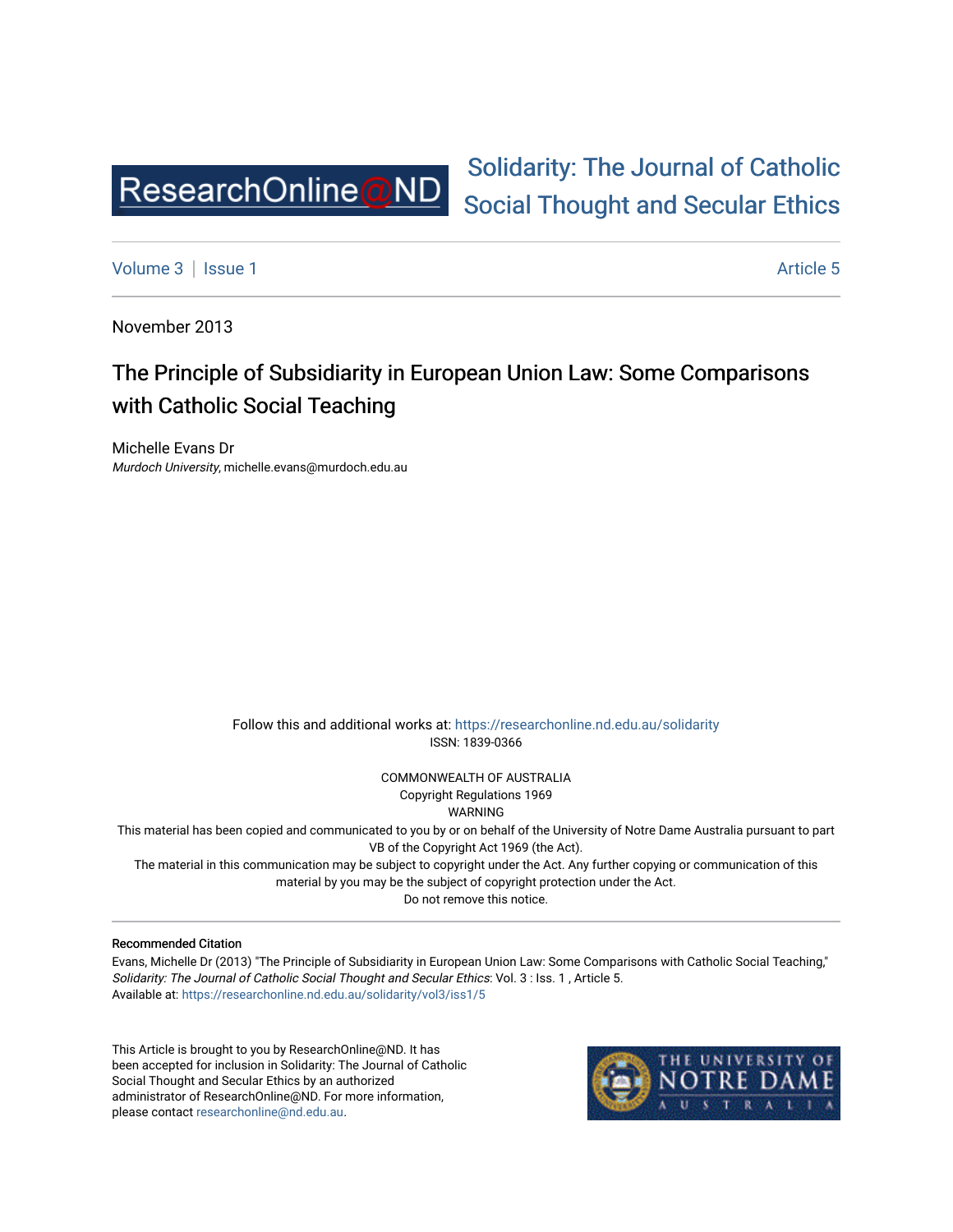### The Principle of Subsidiarity in European Union Law: Some Comparisons with Catholic Social Teaching

#### Abstract

This paper is the second of two papers which examine the versatility of the principle of subsidiarity. The first paper explored the nature of the principle in Catholic social teaching as a moral and social principle and its potential application in the political sphere. This paper further explores the political application of the principle of subsidiarity through a discussion of its operation in the European Union, where it is embodied in article 5(3) of the *Treaty on European Union*. This paper discusses subsidiarity's interpretation by the European Court of Justice as a political value judgement, rather than a legal principle. In its discussion of subsidiarity in the European Union, this paper draws some comparisons with the principle's enunciation in Catholic social teaching. Together, these papers are intended to highlight the many facets of the principle of subsidiarity in order to promote its continued relevance and to promote further scholarship on subsidiarity.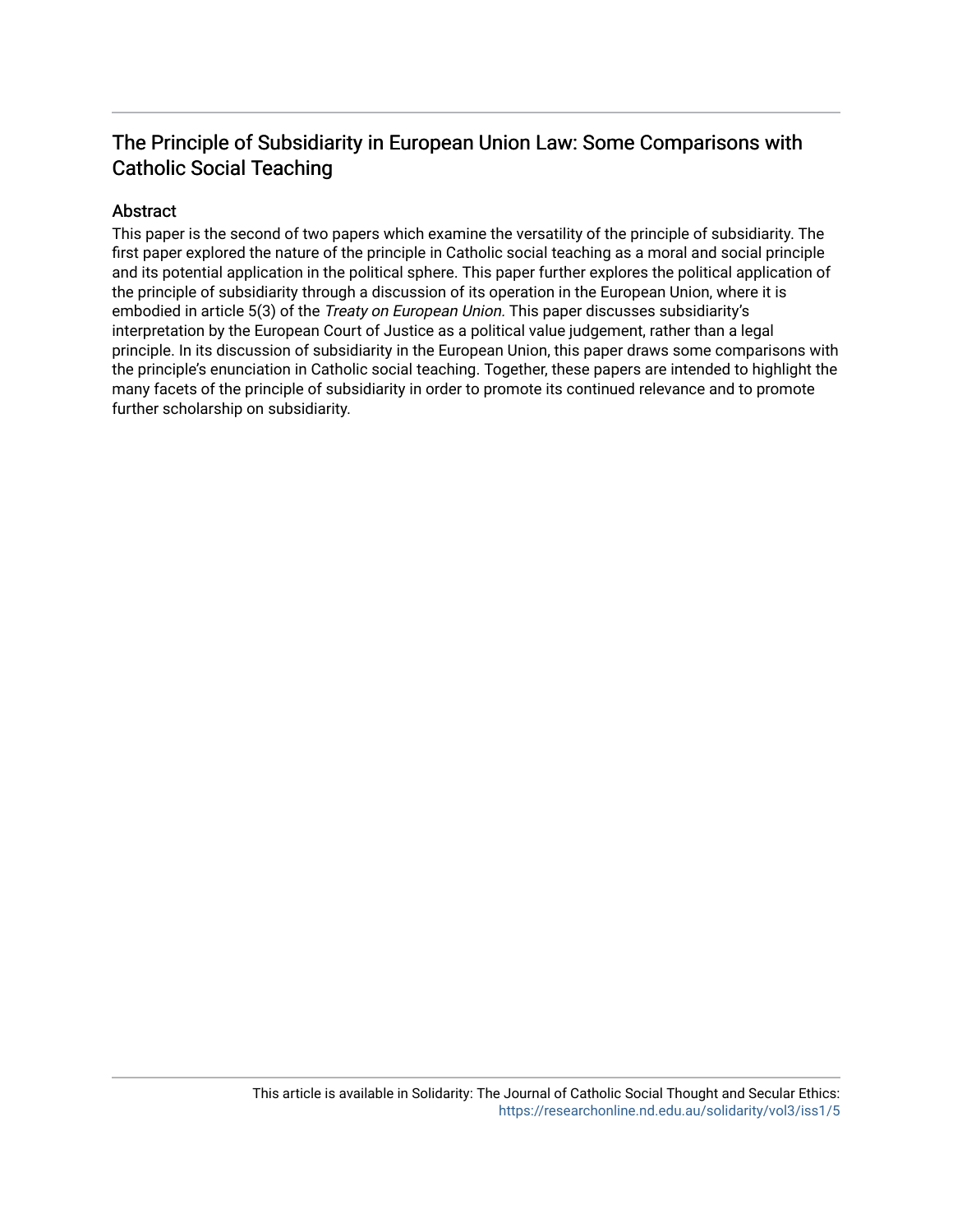#### **The Principle of Subsidiarity in European Union Law: Some Comparisons with Catholic Social Teaching**

Michelle Evans

The principle of subsidiarity, as it was originally intended in European Union law, provides that if a matter does not fall within the exclusive competence<sup>1</sup> of the relevant Community institutions ('the Community') and can be better resolved by the individual member states (that is, individual countries who are members of the European Union), the Community should *not* intervene, so that the matter can be resolved at a local level, by member states.<sup>2</sup> Hence, the principle of subsidiarity in the European Union can be seen as an adaption of the principle from Catholic social theory to European Union governance.

The current principle of subsidiarity is referred to on several occasions in the *Treaty on European Union* (*'TEU'*), which came into force on 1 December 2009,<sup>3</sup> specifically in the Resolutions section and in arts 5(1), 5(3), 5(4)<sup>4</sup> and 12(b). As these sections were originally drafted using general language, and without specific direction as to how the principle should be applied, the application of the principle was subsequently defined in instruments such as the *Protocol on the Application of the Principles of Subsidiarity and Proportionality.*<sup>5</sup> These will be outlined in detail in this paper to provide an overview of the meaning and operation of subsidiarity in European Union law. Whilst doing so, links and comparisons will be made between the operation of the principle in the European Union and its modern origins in Catholic social theory and political theory. This paper will also explore the question of whether subsidiarity in the European Union is a political or legal concept, with reference to

<sup>\*</sup> I would like to thank two anonymous referees, as well as Fr Richard Umbers, for their detailed and insightful comments on this paper.

<sup>&</sup>lt;sup>1</sup> For a discussion of 'exclusive competence' see Ronald van Ooik, 'The European Court of Justice and the Division of Competence in the European Union' in D Obradovic and N Lavranos, *Interface Between EU Law and National Law: Proceedings of the Annual Colloquium of the G K van Hogendorp Centre for European Cultural Studies* (Europa Law Publishing, 2007) 13, 14–19. Areas of exclusive competence include common commercial policy, establishing internal competition rules, monetary policy, customs and international agreements involving the Union: see Van Ooik, 14–15. For a discussion of the principle of subsidiarity in the context of European Union law see Ronald van Ooik, 'The European Court of Justice and the Division of Competence in the European Union' in D Obradovic and N Lavranos, *Interface Between EU Law and National Law: Proceedings of the Annual Colloquium of the G K van Hogendorp Centre for European Cultural Studies* (Europa Law Publishing, 2007) 13; Josephine Steiner and Lorna Woods, *EU Law* (Oxford University Press, 2009) 61–62.

<sup>2</sup> Gabriël A Moens and John Trone, *Commercial Law of the European Union* (Springer, 2010) 27–28. For a discussion of 'exclusive competence' see Ronald van Ooik, 'The European Court of Justice and the Division of Competence in the European Union' in D Obradovic and N Lavranos, *Interface Between EU Law and National Law: Proceedings of the Annual Colloquium of the G K van Hogendorp Centre for European Cultural Studies* (Europa Law Publishing, 2007) 13, 14–19. Areas of exclusive competence include common commercial policy, establishing internal competition rules, monetary policy, customs and international agreements involving the Union: see Van Ooik, 14–15. For a discussion of the principle of subsidiarity in the context of European Union law see Ronald van Ooik, 'The European Court of Justice and the Division of Competence in the European Union' in D Obradovic and N Lavranos, *Interface Between EU Law and National Law: Proceedings of the Annual Colloquium of the G K van Hogendorp Centre for European Cultural Studies* (Europa Law Publishing, 2007) 13; Josephine Steiner and Lorna Woods, *EU Law* (Oxford University Press, 2009) 61–62.

<sup>&</sup>lt;sup>3</sup> TEU art 5(3) states: 'Under the principle of subsidiarity, in areas which do not fall within its exclusive competence, the Union shall act only if and in so far as the objectives of the proposed action cannot be sufficiently achieved by the Member States, either at a central level or at a regional and local level, but can rather, by reason of the scale or effects of the proposed action, be better achieved at Union level.'

<sup>4</sup> This article was formerly art 3(b) of the *TEU*.

<sup>5</sup> *Protocol (No 2) on the Application of the Principles of Subsidiarity and Proportionality* [2010] OJ C 83/206 ('*Protocol*').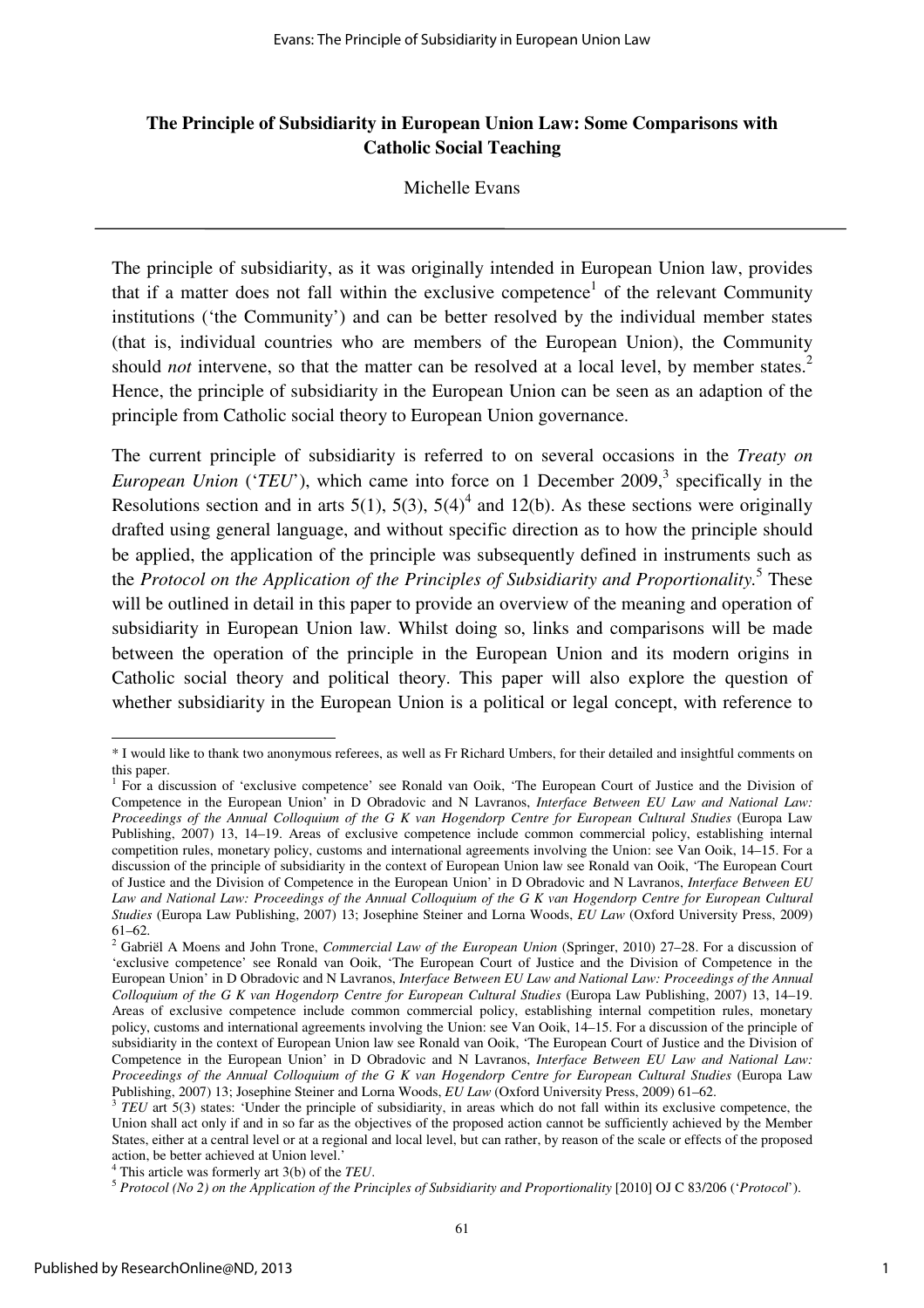relevant cases from European Court of Justice, and will conclude with some observations regarding the diverse and continued relevance of the principle, and its links to Catholic social teaching.

#### **I. An Overview of Subsidiarity in the European Union**

In a similar fashion to Catholic social theory, which favours individual action over intervention by a higher authority, subsidiarity in the European Union favours national autonomy over central regulation. In other words, the individual countries that are members of the European Union (the member states) are commensurate to the 'individual' in Catholic social theory. Cooper explains the operation of subsidiarity in this transnational context:

The essence of subsidiarity is the normative requirement that central authority governs in a manner that respects the autonomy of local authority. The basic philosophy of how higher authority should relate to lower authority remains the same, even though the identity of these authorities has changed: whereas originally subsidiarity had required the state to act in a manner that respects the autonomy of subnational groups, it now requires a supranational entity, the European Union, to act in a manner that respects the autonomy of states. In this context, subsidiarity retains the notion that collective autonomy has an inherent value that must be respected, not just as a matter of efficiency but of morality.<sup>6</sup>

It is interesting to note Cooper's reference to 'morality'. It is reminiscent of the principle in Catholic social theory and the '... grave evil, and a disturbance of right order for a larger and higher organization to arrogate to itself functions which can be performed efficiently by smaller and lower bodies', stated by Pope Pius XI in his his Encyclical Letter, *Quadragesimo*  Anno.<sup>7</sup> Further, the extension of the principle into the realm of political theory as justification for decentralisation, has been applied in the use and application of the principle in the European Union The decentralist philosophy behind European Union subsidiarity was summarised by Vause:

The principle of 'subsidiarity' in EU Law requires that action to accomplish a legitimate government objective should in principle be taken at the lowest level of government which is capable of effectively addressing the problem. In effect, subsidiarity is a guideline for contemporary power-sharing between the relatively new institutions of the EU and the constituent Member States that formed the Union.<sup>8</sup>

Like Catholic social theory, the 'power-sharing' aspect of the principle of subsidiarity identified by Vause in the above quotation also means that subsidiarity can operate in reverse. That is, in the European Union, the application of subsidiarity acknowledges that it may be more appropriate for decisions to be made, and problems to be resolved, centrally in certain

 $\overline{a}$ 6 Ian Cooper, 'Subsidiarity and Autonomy in the European Union' in Louis W Pauly and William D Coleman (eds), *Global Ordering: Institutions and Autonomy in a Changing World* (UBC Press, 2008) 234, 236. See also, *7* Pius XI, *Quadraggius, Annoy Bassortuating the Social Order and Barfosting it Conformal* 

Pius XI, *Quadragesimo Anno: Reconstructing the Social Order and Perfecting it Conformably to the Precepts of the Gospel in Commemoration of the Fortieth Anniversary of the Encyclical 'Rerum Novarum'* (Australian Catholic Truth Society, 1931) para 79.

<sup>8</sup> W Gary Vause, 'The Subsidiarity Principle in European Union Law — American Federalism Compared' (1995) 27 *Case Western Reserve Journal of International Law* 61, 62.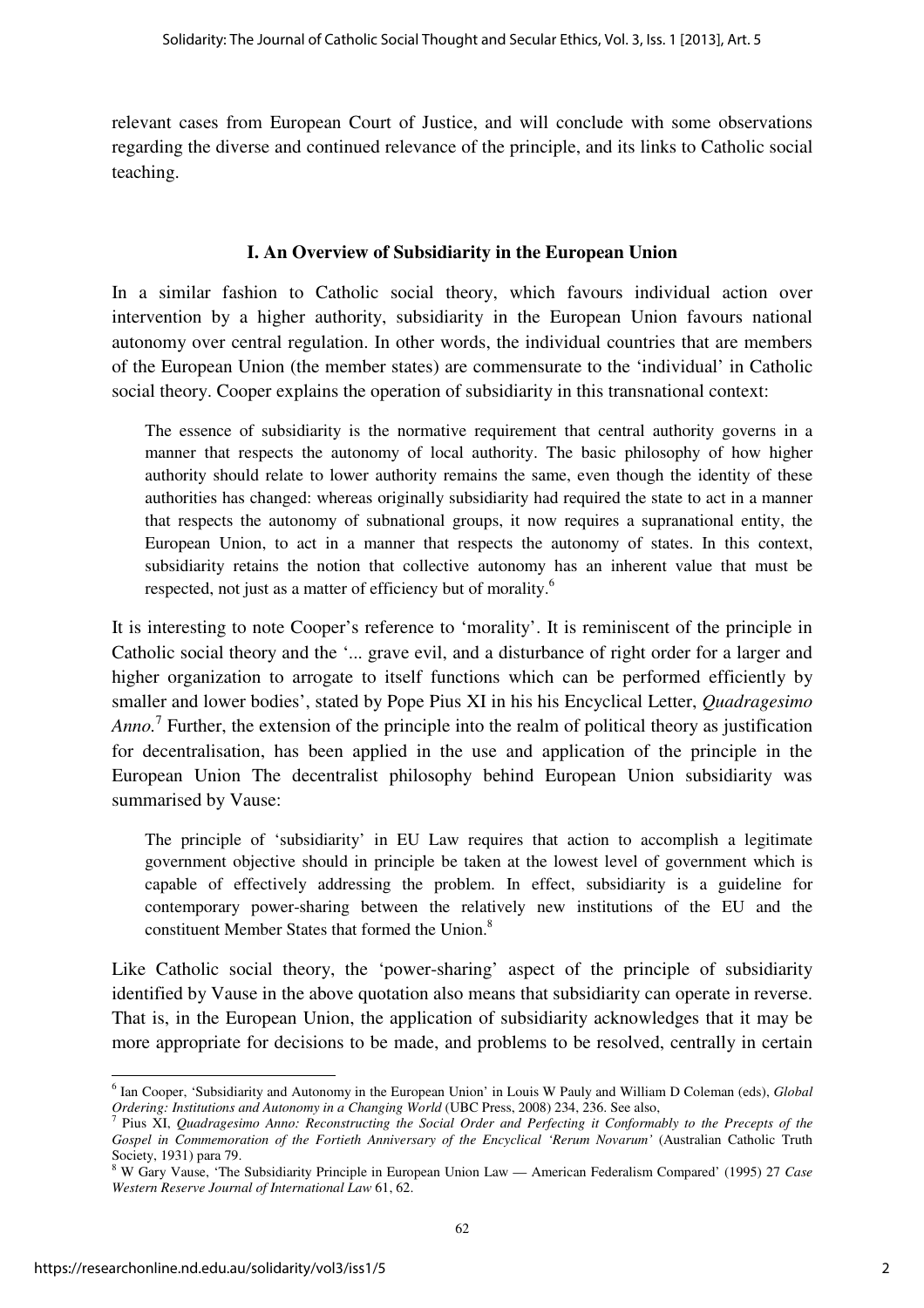circumstances. A parallel can be identified here with the Church, which, as noted by Pope Pius XI, is justified in intervening at any level when morality requires it.<sup>9</sup> A further parallel exists with the World-Wide authority discussed in Pope John XXIII's encyclical, *Peace on Earth* which may intervene to promote the universal common good<sup>10</sup>, and the global authority advocated by Pope Benedict XVI to address global issues such as poverty and the global financial crisis. $11$ 

#### **II. A Legal or Political Concept?**

In Catholic social teaching, the principle of subsidiarity is a social and moral principle which can be applied in other contexts, such as in the area of politics and government. In the European Union, there is conflicting commentary as to the exact nature of the principle of subsidiarity; specifically, whether it is a binding legal principle or a political or policy-based principle of an aspirational nature (which is therefore outside the jurisdictional ambit of a court to assess).

For example, Steyger argues that 'its incorporation into the Treaty elevates it to a legal principle', although she acknowledges the argument that it is also a political principle.<sup>12</sup> Carozza goes further, referring to it as one of the European Union's 'central constitutional principles'.<sup>13</sup> Alternately, Kiiver states that, 'The principle is not strictly legal but bears political implications, and moreover it has distinct anti-federalist connotations.<sup>14</sup> However. de Búrca describes the principle of subsidiarity as both political and legal, but at the same time acknowledges the principle as having a philosophical basis that denies categorisation:

The notion of subsidiarity is clearly a political and legal principle which was adopted and developed within the EU to address issues of competence and the exercise of power as between the Member States and the European institutions. But it can also be more broadly understood as part of a language which attempts to articulate and to mediate, albeit within this particular geographical and political context, some of the fundamental questions of political authority, government and governance which arise in an increasingly interlocking and interdependent world. As Held has aptly commented, 'the very process of governance seems to be "escaping the categories" of the nation state.<sup>15</sup>

Thus, the principle, in the context of European Union law, is multifaceted. It can aptly be described as 'all of the above'; namely legal, political (including policy-based) and

 9 Pius XI, *Quadragesimo Anno: Reconstructing the Social Order and Perfecting it Conformably to the Precepts of the Gospel in Commemoration of the Fortieth Anniversary of the Encyclical 'Rerum Novarum'* (Australian Catholic Truth Society, 1931) para 41-43.

<sup>10</sup> John XXIII, *Encyclical Letter: Peace on Earth* (Pauline Books and Media, 1963) para 139-145.

<sup>&</sup>lt;sup>11</sup> Benedict XVI, *Caritas in Veritate* (Libreria Editrice Vaticana, 2009), para 67. The full text of this encyclical letter is available at: http://www.vatican.va/holy\_father/benedict\_xvi/encyclicals/documents/hf\_ben-xvi\_enc\_20090629\_caritas-inveritate\_en.html

<sup>&</sup>lt;sup>12</sup> Elies Steyger, *Europe and its Members: A Constitutional Approach* (Dartmouth Publishing, 1995) 64.

<sup>13</sup> Paolo G Carozza, 'Subsidiarity as a Structural Principle of International Human Rights Law' (2003) 97 *The American Journal of International Law* 38, 38.

<sup>14</sup> Philipp Kiiver, *The National Parliaments in the European Union: A Critical View on EU Constitution-Building* (Kluwer Law International, 2006) 157–158.

<sup>&</sup>lt;sup>15</sup> Gráinne de Búrca, 'Reappraising Subsidiarity's Significance After Amsterdam' (Jean Monnet Working Paper 7/99, Harvard Law School, 2000) 3.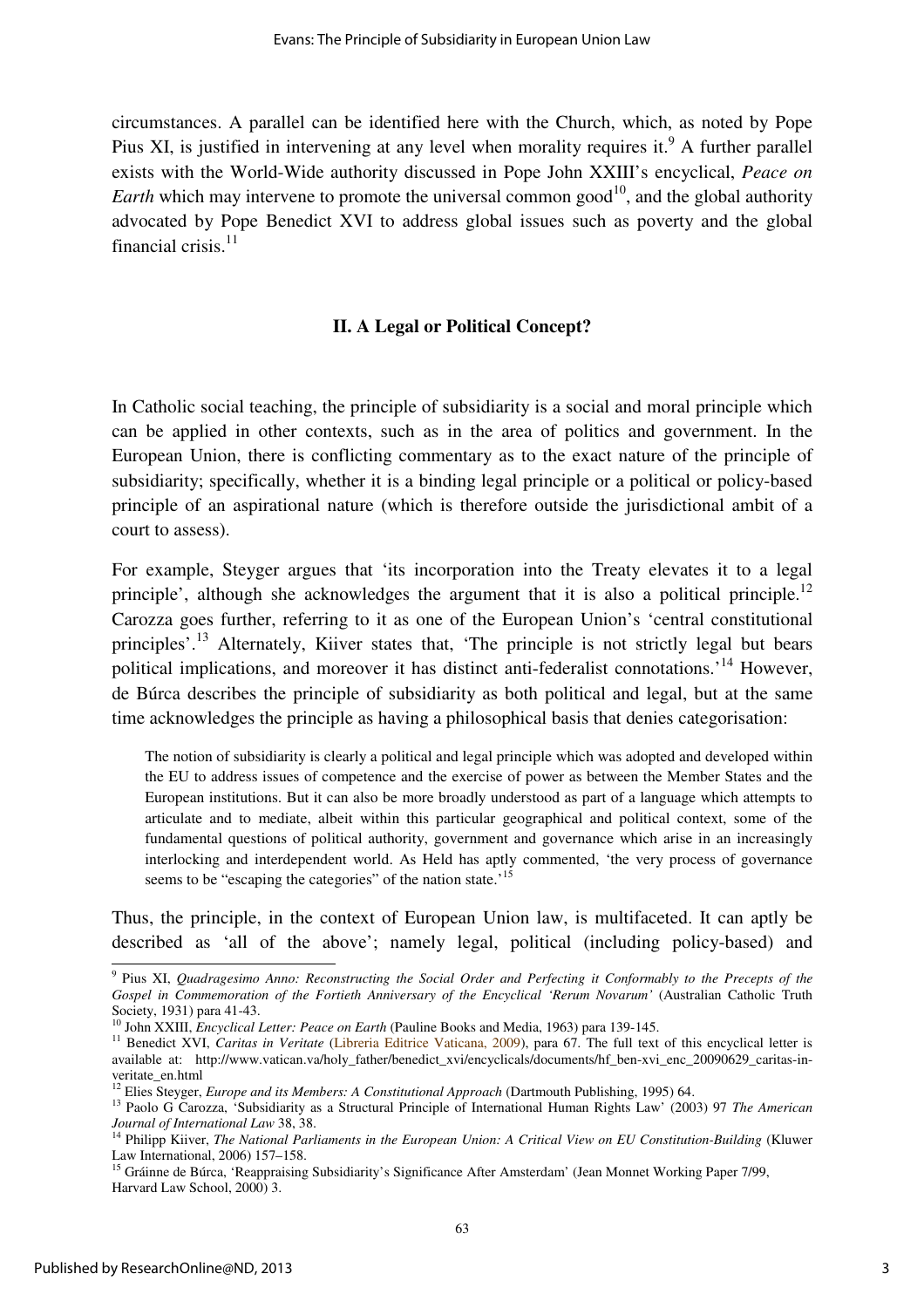philosophical. Jean-Claude Piris, commented that subsidiarity in the European Union context is 'an essentially political and subjective principle'<sup>16</sup> due to the degree of discretion and restraint involved in the application of the principle. As Piris notes, this is because the central question to ask in cases of shared competence when deciding whether the Community will exercise the power, or whether individual member states should, involves a 'value judgment'.<sup>17</sup> The question is whether 'the objective [of the power] may be **better** achieved by the Community than by the Member States.<sup>'18</sup>

Perhaps, however, the true categorisation of the principle can be based on its limited effectiveness. That is, the application of the principle in the European Union has not succeeded as a legal principle, and is more of a political or policy-based theory, reminiscent of the moral nature of the principle in Catholic social theory, that is aspired to, but difficult to enforce in reality. The limited effectiveness of the principle as a legal principle, and its success as a political judgment to be made by legislators, will be evident from a discussion of select cases from the European Court of Justice later in this paper.

#### **III. An Overview of European Union Institutions**

It is necessary to outline briefly the governance structure of the European Union in order to understand the operation of the principle of subsidiarity in the European Union. The European Union consists of 27 countries which have agreed to form 'an economic trading bloc'.<sup>19</sup> Each of these separate countries is known as a 'member state' and retains its status as a separate and independent country with its own government, language and culture. Therefore, the formal incorporation of subsidiarity into the European Union was of importance to member states' autonomy, with some in particular being wary of centralisation.<sup>20</sup> The European Union has a cumbersome governance structure consisting of the European Commission, the Council of the European Union, the European Parliament, the European Council and the European Court of Justice. There is also a European Central Bank, a European Ombudsman and many committees including a Committee of the Regions.<sup>21</sup>

The *Commission* is the executive arm of government in the European Union.<sup>22</sup> Its members are appointed for a five year term<sup>23</sup> by the Council, with suggestions for their appointments

 $\overline{a}$ <sup>16</sup> Jean-Claude Piris, *Statement by Mr Piris to the Working Group on the Principle of Subsidiarity of the Convention on the Future of the Union* (Brussels, 26 June 2002), WD 04 WG I, 8.

<sup>&</sup>lt;sup>17</sup> Jean-Claude Piris, *Statement by Mr Piris to the Working Group on the Principle of Subsidiarity of the Convention on the Future of the Union* (Brussels, 26 June 2002), WD 04 WG I, 8.

<sup>18</sup> Jean-Claude Piris, *Statement by Mr Piris to the Working Group on the Principle of Subsidiarity of the Convention on the Future of the Union* (Brussels, 26 June 2002), WD 04 WG I, 7. Emphasis in original.

<sup>&</sup>lt;sup>19</sup> Gabriël A Moens and John Trone, *Commercial Law of the European Union* (Springer, 2010) 1.

<sup>&</sup>lt;sup>20</sup> For example, Germany and Denmark. W Gary Vause, 'The Subsidiarity Principle in European Union Law — American Federalism Compared' (1995) 27 *Case Western Reserve Journal of International Law* 61, 64–65.

<sup>21</sup> For an overview and discussion of these institutions, see Gabriël A Moens and John Trone, *Commercial Law of the European Union* (Springer, 2010) 18–25.

 $^{22}$  *TEU* art 17(1).

<sup>23</sup> *TEU* art 17(3).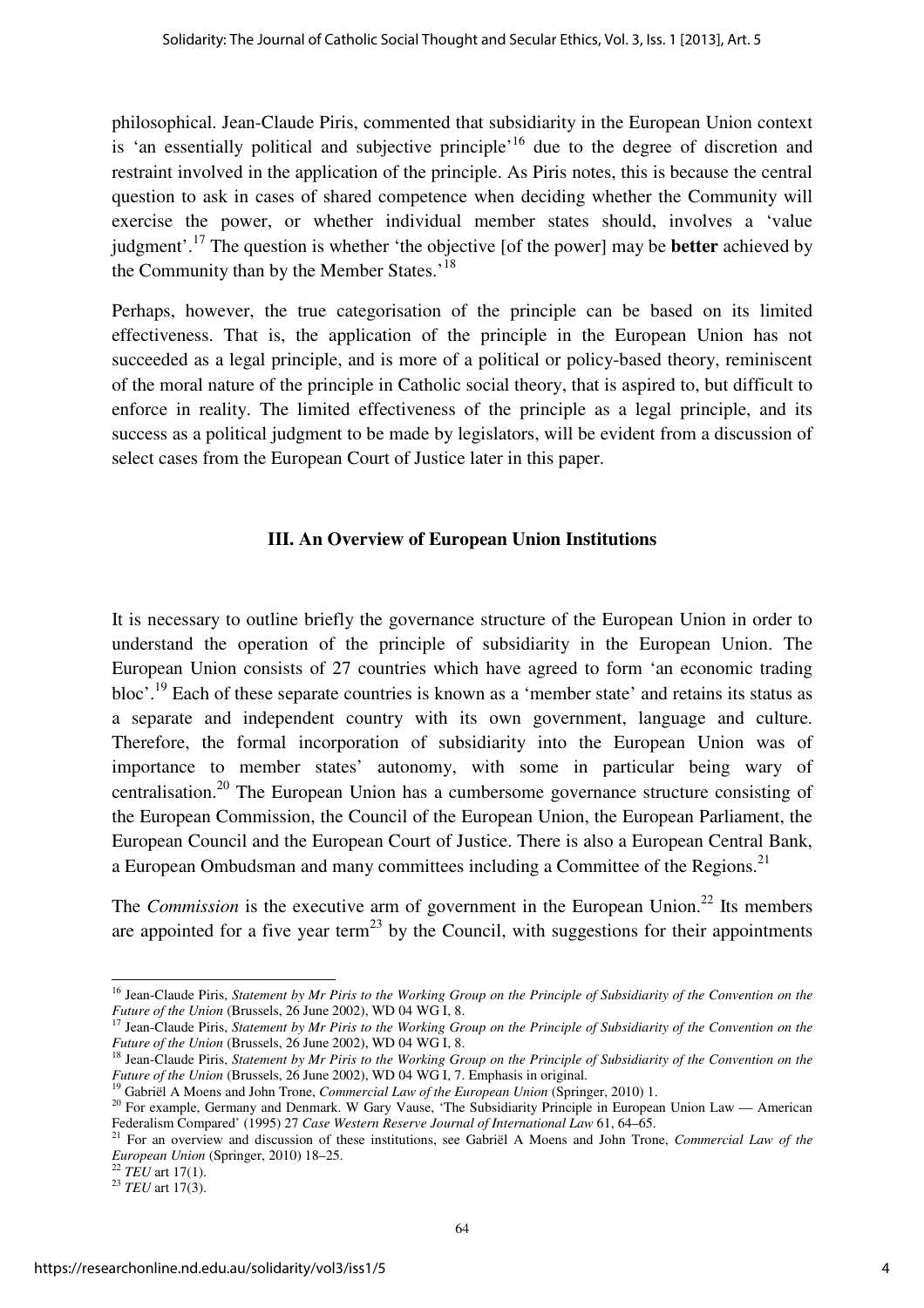being made by member states.<sup>24</sup> The Commission is headed by a President elected by the European Parliament.<sup>25</sup> It oversees the treaties that govern the European Union and has the responsibility of implementing legislative measures by regulations and directives<sup>26</sup> made by the European Parliament. The Commission also formulates policy for the European Union.<sup>27</sup> Due to its executive nature, the Commissioners are expected to act in the 'general interests' of the European Union, rather than those of their respective countries.<sup>28</sup>

Like the Commission, the *Council* is somewhat executive in nature, having a 'policy-making and coordinating role.<sup>29</sup> However, its Members represent the interests of their respective governments and act on their governments' instructions.<sup>30</sup> The Council also has legislative and budgetary powers jointly with the European Parliament.<sup>31</sup> In order to be passed, a proposed law must receive a qualified majority, meaning 55% of the member states must support it, and those States must comprise  $65\%$  of the population of the European Union.<sup>32</sup>

Whereas the Council represents the governments of the European Union, the *European Parliament* represents the citizens of the European Union,<sup>33</sup> is directly elected by them, and is the political arm of governance in the European Union.<sup>34</sup> It has legislative power and drafts the annual budget.<sup>35</sup> Proposed laws generally originate in the Commission, which submits the legislative proposal to Council and Parliament.

The heads of state and governments of the various countries that are members of the European Union form the *European Council* and make decisions by 'consensus'.<sup>36</sup> It is a political and policy-making body, as opposed to a legislative one.<sup>37</sup> The European Council is headed by a President, appointed for a two-and-a-half-year term, by a qualified majority vote of the European Council.<sup>38</sup>

The *European Court of Justice* comprises one Judge from each member state.<sup>39</sup> Judges are appointed for a six-year term, are independent, $40$  and cannot be dismissed by their member

<sup>24</sup> *TEU* art 17(7).

<sup>25</sup> *TEU* art 17(7).

<sup>&</sup>lt;sup>26</sup> *TEU* art 17(1). In the European Union, the term 'regulation' is used instead of 'Legislation'. In addition, a 'Directive' may also be made, which is a lesser form of regulation. Bridge defines a 'Directive' as follows: 'The essence of a Directive is that it specifies a binding objective which is to be achieved but leaves the choice of form and methods for its implementation to the discretion of each Member State. By this means the Community will achieve its objective while its actual implementation will be at the lower political level of each Member State and by a form and method appropriate to each': See John W Bridge, 'Constitutions, Powers and the Doctrine of Subsidiarity' (1999) 31 *Bracton Law Journal* 49, 51–52. Therefore a Directive will often be more consistent with respecting the principle of subsidiarity.

<sup>27</sup> *TEU* art 17(1).

<sup>&</sup>lt;sup>28</sup> *TEU* art 17(1). See also *Treaty on the Functioning of the European Union*, opened for signature 7 February 1992, [2009] OJ C 115/199 (entered into force 1 November 1993) ('*TFEU*'), arts 244–250.

<sup>&</sup>lt;sup>29</sup> Gabriël A Moens and John Trone, *Commercial Law of the European Union* (Springer, 2010) 20. See *TEU* art 16(1).

<sup>30</sup> *TEU* art 16(2).

<sup>&</sup>lt;sup>31</sup> *TEU* arts 14(1) and 16(1).

<sup>32</sup> *TEU* art 16(4)*.* See also *TFEU* arts 237–243.

<sup>33</sup> *TEU* art 10(2).

<sup>34</sup> *TEU* art 14(2).

<sup>35</sup> Gabriël A Moens and John Trone, *Commercial Law of the European Union* (Springer, 2010) 20–21. See *TEU* art 14(1).

<sup>36</sup> *TEU* art 15(4).

<sup>37</sup> *TEU* art 15(1).

<sup>38</sup> *TEU* art 15(2). See also *TFEU* arts 235–236*.*

<sup>39</sup> *TEU* art 19(2).

<sup>40</sup> *TFEU* art 254.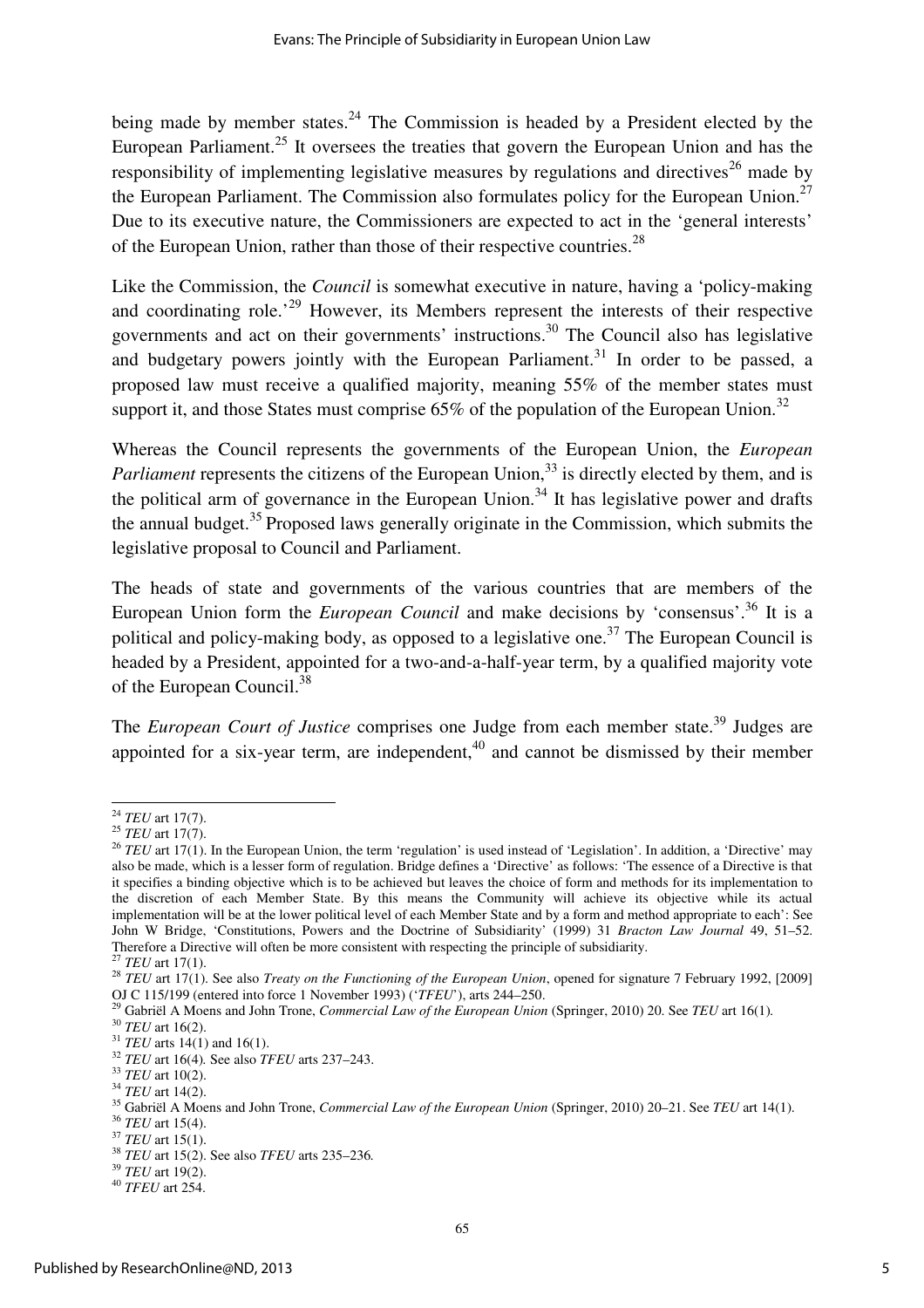states.<sup>41</sup> Court judgments are collective, which means that there are no dissenting judgments, and no one Judge is attributed authorship. $42$  The Court is not bound to follow prior judgments, although it generally does so.<sup>43</sup> There are eight Advocates-General who independently advise the Court as to how it should decide cases, and who are not limited to arguments raised by the parties.<sup>44</sup>

The final institution relevant to this paper's discussion of subsidiarity is the *Committee of the Regions*. Moens and Trone describe the Committee as 'an advisory body representing the regional and local governments of the EU'.<sup>45</sup> The Commission and Council must consult the Committee about 'issues with a regional or local impact'.<sup>46</sup> The Committee has standing to bring an action before the European Court of Justice if, for example, it has not been consulted by the Commission and Council when required.<sup>47</sup>

#### **IV. Subsidiarity and Treaty Provisions**

The first reference to the principle of subsidiarity in the *TEU* is contained in the Resolutions which provide that states parties: 'Resolved to continue the process of creating an ever closer union among the peoples of Europe, in which decisions are taken as closely as possible to the citizen in accordance with the principle of subsidiarity.<sup> $48$ </sup> Following this, art 5(1) provides, 'The use of Union competences is governed by the principles of subsidiarity and proportionality.' Article 5(3) of the *TEU* provides further guidance about the meaning of the principle:

Under the principle of subsidiarity, in areas which do not fall within its exclusive competence, the Union shall act only if and in so far as the objectives of the proposed action cannot be sufficiently achieved by the Member States, either at a central level or at a regional and local level, but can rather, by reason of the scale or effects of the proposed action, be better achieved at Union level.

The institutions of the Union shall apply the principle of subsidiarity as laid down in the Protocol on the application of the principles of subsidiarity and proportionality. National Parliaments ensure compliance with the principle of subsidiarity in accordance with the procedure set out in that Protocol …

<sup>&</sup>lt;sup>41</sup> Protocol (No 3) on the Statute of the Court of Justice of the European Union [2010] OJ C 83/210 (*'Statute of the Court of Justice*'), arts 5 and 6. See also Gabriël A Moens and John Trone, *Commercial Law of the European Union* (Springer, 2010) 337–338.

<sup>42</sup> *Statute of the Court of Justice* arts 35 and 36. See also Gabriël A Moens and John Trone, *Commercial Law of the European Union* (Springer, 2010) 338.

<sup>43</sup> Gabriël A Moens and John Trone, *Commercial Law of the European Union* (Springer, 2010) 338–339.

**<sup>44</sup>** *TFEU* arts 252 and 253.

<sup>45</sup> Gabriël A Moens and John Trone, *Commercial Law of the European Union* (Springer, 2010) 24.

<sup>46</sup> Gabriël A Moens and John Trone, *Commercial Law of the European Union* (Springer, 2010) 24–25.

<sup>47</sup> See *TFEU* art 263 and Gabriël A Moens and John Trone, *Commercial Law of the European Union* (Springer, 2010) 25.

<sup>48</sup> 'States Parties' refers to the Member States (ie. the individual countries) who are signatories to the treaty.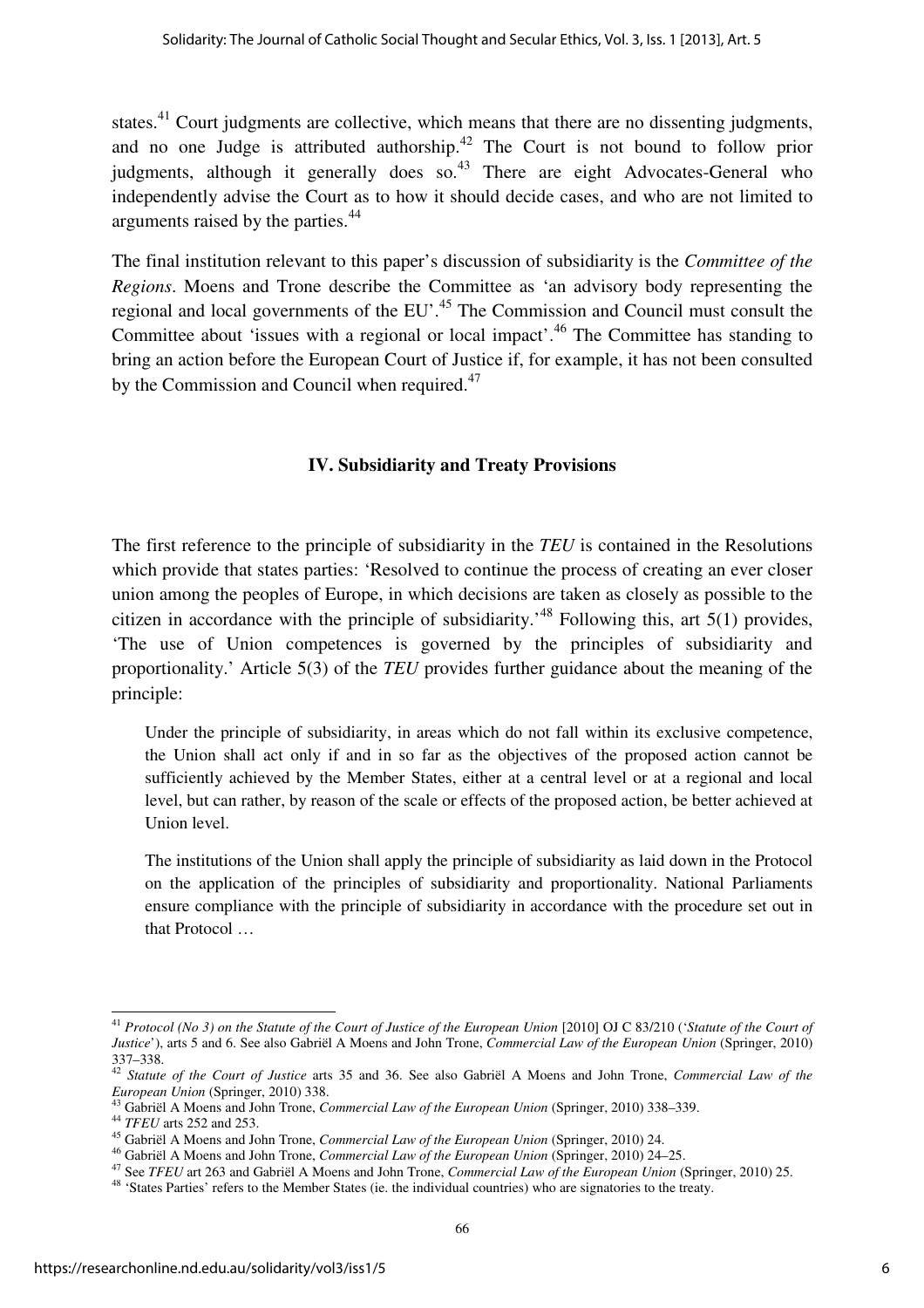The primary focus of this paper is subsidiarity. Consequently, the concept of 'proportionality' will only be outlined briefly here. In summary, the principle of proportionality is contained in the last paragraph of art 5(3) which provides, 'Any action of the community shall not go beyond what is necessary to achieve the objectives of the Treaty.' Jean-Claude Piris as 'Legal Advisor to the Council of the European Union and Director-General of the Council's Legal Service' notes that proportionality applies to both exclusive and non-exclusive areas of competence and cites the test for proportionality, as interpreted in European Union case law.<sup>49</sup> This test requires that a law must use appropriate means to achieve its objective, and no more.<sup>50</sup> Piris gives the following example to illustrate the operation of the proportionality principle:

To give a typical example of the principle of proportionality, one might cite cases where, when the objective of a measure is to protect consumers, a decision might be taken that the composition of a product must be properly indicated on the labelling rather than requiring the details of its composition to be harmonised, which would be tantamount to banning certain kinds of production. Another example is that of certain very localised products, the production and sale of which are authorised in one or two Member States, but which others do not want to be sold in their territory. Rather than banning such products, it might be specified that they cannot be exported to the other Member States but are reserved for local consumption (eg. 'snus', chewing tobacco used in Sweden and Finland). $51$ 

The question of proportionality is determined after that of subsidiarity. Thus, as Piris explains, where there is shared competence, the first question is whether 'the Treaty has granted the Community power to act' in the first place; the second is whether 'the objectives of the action can be better achieved at Community level' (subsidiarity); and the third is 'how and how intensively to act, limiting action to what is strictly necessary' (proportionality).<sup>52</sup> Steyger also notes that proportionality requires that if the Treaty does not state the legal instrument to be used, a less binding action, such as a directive (which is binding only as to the result to be achieved, but not the form and method of achieving it),<sup>53</sup> should be used instead of a regulation.<sup>54</sup> Moussis further notes that less intrusive measures could include providing financial support, or a recommendation may suffice.<sup>55</sup>

With respect to 'exclusive competence', art 2 of the *Treaty on the Functioning of the European Union* ('*TFEU*') provides that member states cannot legislate or adopt legally binding acts in areas where relevant treaties give exclusive competence to the European Union. Article 3(1) specifies that the Union has exclusive competence over the areas of: 'customs union'; 'the establishing of the competition rules necessary for the functioning of the internal market'; 'monetary policy for Member States whose currency is the Euro'; 'the

 $\overline{a}$ <sup>49</sup> Jean-Claude Piris, *Statement by Mr Piris to the Working Group on the Principle of Subsidiarity of the Convention on the Future of the Union* (Brussels, 26 June 2002), WD 04 WG I, 10.

<sup>50</sup> Case 56/86 OBEA [1987] ECR 1449, 28 cited in Jean-Claude Piris, *Statement by Mr Piris to the Working Group on the Principle of Subsidiarity of the Convention on the Future of the Union* (Brussels, 26 June 2002), WD 04 WG I, 10.

<sup>51</sup> Jean-Claude Piris, *Statement by Mr Piris to the Working Group on the Principle of Subsidiarity of the Convention on the Future of the Union* (Brussels, 26 June 2002), WD 04 WG I, 10.

<sup>52</sup> Jean-Claude Piris, *Statement by Mr Piris to the Working Group on the Principle of Subsidiarity of the Convention on the Future of the Union* (Brussels, 26 June 2002), WD 04 WG I, 9.

<sup>53</sup> *TFEU* art 288.

<sup>54</sup> Elies Steyger, *Europe and its Members: A Constitutional Approach* (Dartmouth Publishing, 1995) 66–67.

<sup>55</sup> Nicholas Moussis, *Guide to European Policies* (European Study Service, 14th ed, 2008–2009) 30.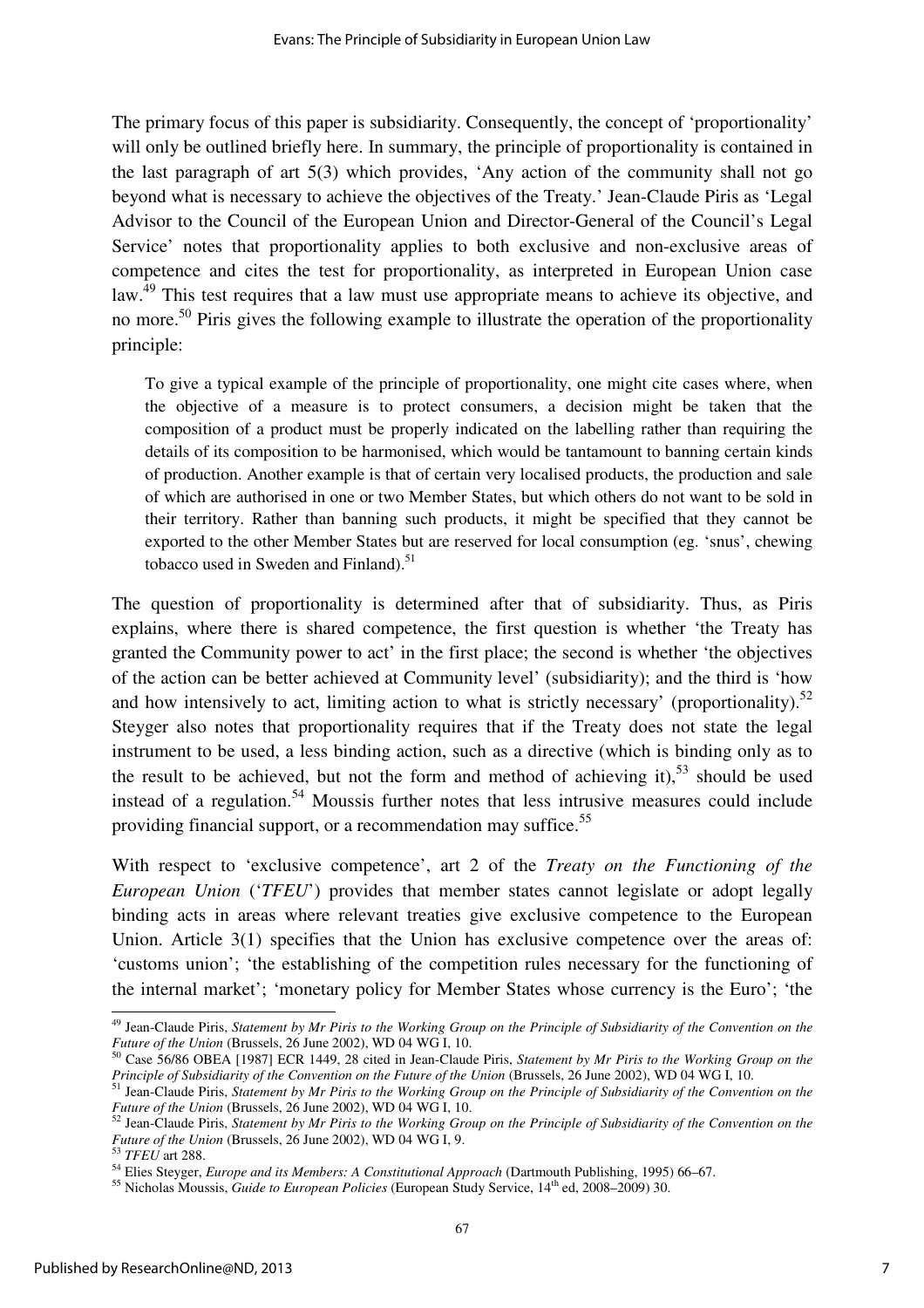conservation of marine biological resources under the common fisheries policy'; and 'common commercial policy'.<sup>56</sup> Article  $3(2)$  provides that the Union has exclusive competence to conclude international agreements where they are required to do so by regulations, or where the agreement affects the internal functioning of the Union. Thus, the application of subsidiarity in the European Union acknowledges that, in some circumstances, it is more appropriate for certain decisions to be made or implemented at a central, rather than regional, level.

The European Union and member states are also given 'shared competence' by art 4(2) of the *TFEU* over the areas of 'internal market'; 'social policy'; 'economic, social and territorial cohesion', 'agriculture and fisheries, excluding conservation of marine biological resources'; 'environment'; 'consumer protection'; 'transport'; 'trans-European networks'; 'energy'; the 'area of freedom, security and justice'; and 'common safety concerns in public health matters'.<sup>57</sup> The Union and member states both have competence over aspects of 'research, technological development and space' where the Union can 'define and implement programs', according to art 4(3), and 'development cooperation and humanitarian aid' where the Union can 'carry out activities and conduct a common policy' in art 4(4). However, in both cases member states are not prevented from exercising their competence. Consequently, disputes between member states and the Union will arise in these latter two areas, where the community has 'non-exclusive competence'.<sup>58</sup> That is, where there is shared competence, or where both have competence.

Article 12 also provides direction to national Parliaments whose countries are members of the European Union, to respect the principle of subsidiarity. It states:

National Parliaments contribute actively to the good functioning of the Union: … (b) by seeing to it that the principle of subsidiarity is respected in accordance with the procedures provided for in the Protocol on the application of the principles of subsidiarity and proportionality …

On 25 October 1993, the European Commission, Council and European Parliament made a declaration known as the *Interinstitutional Declaration on Democracy, Transparency and Subsidiarity*<sup>59</sup> in which they agreed to adopt an 'Institutional Agreement on procedures for implementing the principle of subsidiarity'.<sup>60</sup> The Agreement was in part made in response to Denmark's refusal, at a Referendum on 2 June 1992, to ratify the *TEU.* The refusal was generally regarded to be due to concerns about increased centralisation in the European Union. $61$ 

<sup>56</sup> *TFEU* art 3(1)(a)–(e).

<sup>57</sup> *TFEU* art 4(2)(a)–(k).

<sup>58</sup> Jean-Claude Piris, *Statement by Mr Piris to the Working Group on the Principle of Subsidiarity of the Convention on the Future of the Union* (Brussels, 26 June 2002), WD 04 WG I, 8.

<sup>59</sup> 'Interinstitutional Declaration on Democracy, Transparency and Subsidiarity' (1993) 10-1993 *Bulletin of European Communities* 118.

<sup>60</sup> 'Interinstitutional Declaration on Democracy, Transparency and Subsidiarity' (1993) 10-1993 *Bulletin of European Communities* 118, 119.

<sup>&</sup>lt;sup>61</sup> Gráinne de Búrca, 'Reappraising Subsidiarity's Significance After Amsterdam' (Jean Monnet Working Paper 7/99, Harvard Law School, 2000) 25. See also Elies Steyger, *Europe and its Members: A Constitutional Approach* (Dartmouth Publishing, 1995) 63.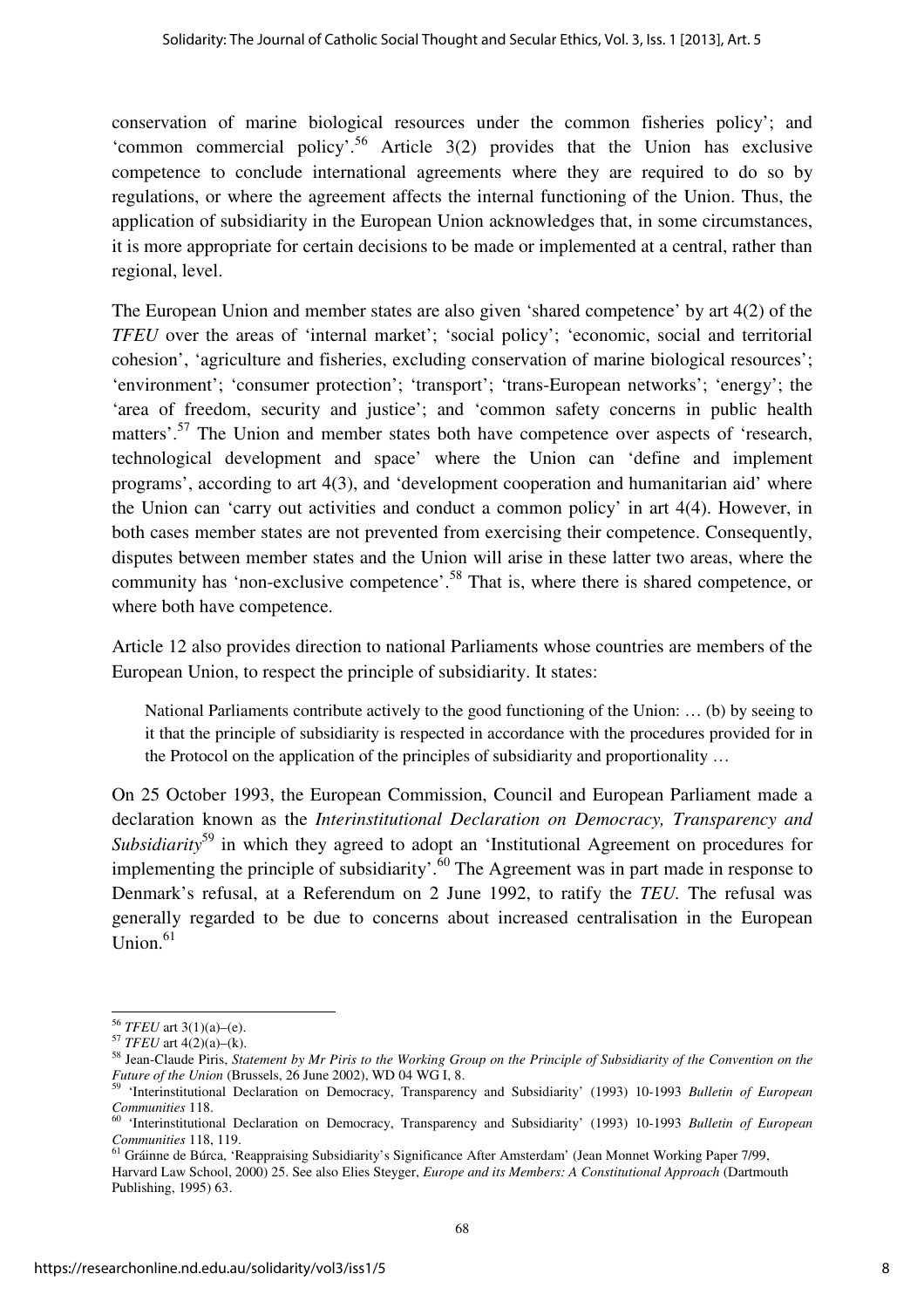The Agreement, whilst brief, highlights the importance of the principle of subsidiarity in its general provisions.<sup>62</sup> It then outlines procedures to ensure the principle is observed.<sup>63</sup> For example, when exercising its right of initiative, the Commission must take the principle 'into account' and 'show that it has been observed'. The European Parliament and Council are also required to take the principle into account when 'exercising the powers conferred on them by Articles 138b and 152 respectively of the Treaty establishing the European Community'. More specifically, the Commission must include a statement about compliance with the principle in its explanatory memorandum. Also, a 'justification' of the principle must be given by the European Parliament or Council if they attempt to amend the 'Commission's text' to include 'more extensive or intensive intervention by the Community'. The final procedural statement in the Agreement is that the Commission, European Parliament and Council must adopt 'internal procedures' to check regularly that any action proposed to be taken by them complies with the principle of subsidiarity. The Agreement also provides that compliance with the principle of subsidiarity shall be regularly reviewed in accordance with 'normal Community process' and 'the rules laid down in the Treaties'. It also provides for an annual report to be prepared detailing compliance with the principle, which shall be debated publicly.<sup>64</sup> Hence, there is an established procedure to encourage the European Parliament and Council to assess their compliance with subsidiarity during the legislative process. Further procedural safeguards are included in the *Protocol on the Application of the Principles of Subsidiarity and Proportionality*, discussed in the following section of this paper.

#### **V. Protocol on the Application of the Principles of Subsidiarity and Proportionality**

The *Protocol on the Application of the Principles of Subsidiarity and Proportionality* ('the *Protocol*'), mentioned above in art 5(3) of the *TEU* was included in the *Treaty of Lisbon*, which was signed on 13 December 2007. The *Protocol* declares that the contracting parties are 'wishing to ensure that decisions are taken as closely as possible to the citizens of the Union'. It provides guidance and direction to each institution in the European Union, namely the European Commission, the Council and European Parliament to adhere to the principles of subsidiarity and proportionality when drafting regulations.<sup>65</sup> Importantly, the *Protocol* provides for an 'early warning system' in the form of a process where national Parliaments can comment on whether a regulation conforms with subsidiarity before it is enacted.<sup>66</sup> This process is outlined below.

 $62$  'Interinstitutional Agreement between the European Parliament, the Council and the Commission on Procedures for Implementing the Principle of Subsidiarity' (1993) 10-1993 *Bulletin of European Communities* 119, 'General Provisions'.

<sup>&</sup>lt;sup>63</sup> 'Interinstitutional Agreement between the European Parliament, the Council and the Commission on Procedures for Implementing the Principle of Subsidiarity' (1993) 10-1993 *Bulletin of European Communities* 119, 'Procedures'.

<sup>&</sup>lt;sup>64</sup> 'Interinstitutional Agreement between the European Parliament, the Council and the Commission on Procedures for Implementing the Principle of Subsidiarity' (1993) 10-1993 *Bulletin of European Communities* 119, 'Review of Compliance with the Principle of Subsidiarity'.

<sup>65</sup> *Protocol* arts 3, 4, and 5.

<sup>&</sup>lt;sup>66</sup> Peter Norman, *The Accidental Constitution: The Making of Europe's Constitutional Treaty (EuroComment, 2005) 76.*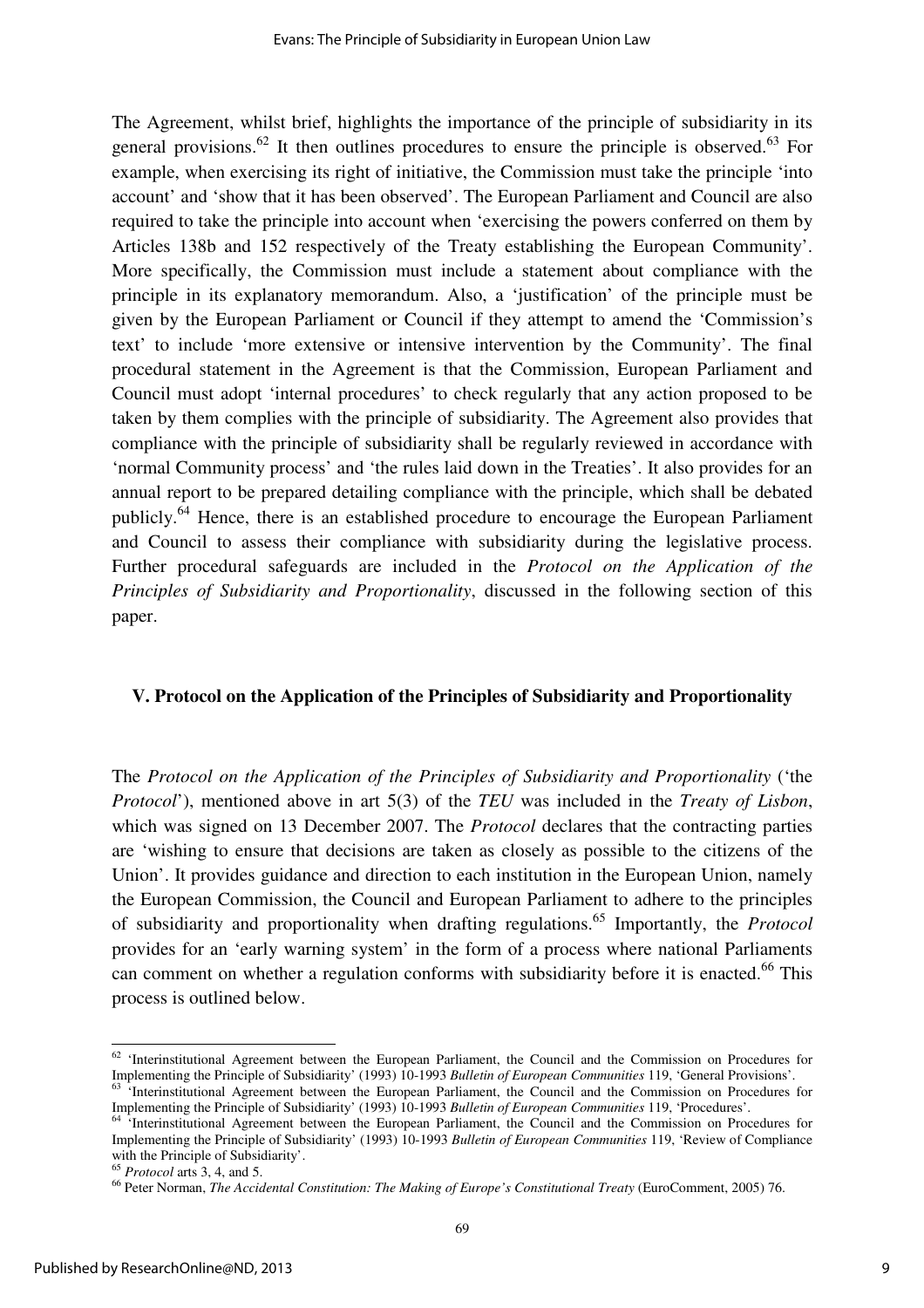Article 2 provides for wide consultation which must 'take into account the regional and local dimension of the action envisaged.' The requirement to consult is dispensed with, however, in 'cases of exceptional urgency'.<sup>67</sup> Draft regulations must be 'justified' as complying with the principles by containing 'a detailed statement making it possible to appraise compliance with the principles of subsidiarity and proportionality.<sup>68</sup> National Parliaments are to be given eight weeks to give a 'reasoned opinion stating why it considers that the draft in question does not comply with the principle of subsidiarity.'<sup>69</sup> National Parliaments are also directed to consult with regional Parliaments 'where appropriate.<sup>'70</sup>

Article 7(1) provides that these opinions must be taken into account by the body which has drafted the legislative act.<sup>71</sup> Article 7(1) also provides that the opinion of a national Parliament shall be equal to two votes, with one vote for each house of Parliament if the national Parliament is bicameral.<sup>72</sup>

Articles 7(2) and 7(3) specify procedures for reviewing the draft regulations, if the requisite number of national Parliaments give opinions to the effect that the principle has not been complied with. Under art 7(2), if these opinions with respect to a draft legislative act total one third of votes allocated to national Parliaments, then the draft legislative act 'must be reviewed'.<sup>73</sup> However, the required number of votes is reduced to one quarter if the draft legislative act concerned 'freedom, security and justice' and was made under art 76 of the *TFEU*. <sup>74</sup> After this review the body drafting the regulation 'may decide to maintain, amend or withdraw the draft' and must provide reasons for their decision.<sup>75</sup>

In addition to this, art  $7(3)$  provides that if 'under ordinary legislative procedure',<sup>76</sup> in which the proposal for a legislative act originates in the Commission, reasoned opinions are received on a 'proposal for a legislative act' that total a 'simple majority'<sup>77</sup> the proposal also 'must be reviewed'. Similarly, the Commission 'may decide to maintain, amend or withdraw the proposal'.<sup>78</sup> If the Commission chooses to 'maintain', that is, proceed with the proposal,

<sup>78</sup> *Protocol* art 7(3).

 $\overline{a}$ <sup>67</sup> *Protocol* art 2 reads in full, 'Before proposing legislative acts, the Commission shall consult widely. Such consultations shall, where appropriate, take into account the regional and local dimension of the action envisaged. In cases of exceptional urgency, the Commission shall not conduct such consultations. It shall give reasons for its decision in its proposal.'

<sup>68</sup> *Protocol* art 5.

<sup>69</sup> *Protocol* art 6. <sup>70</sup> *Protocol* art 6.

<sup>71</sup> *Protocol* art 7(1).

<sup>72</sup> *Protocol* art 7(1). <sup>73</sup> *Protocol* art 7(2).

<sup>74</sup> *Protocol* art 7(2).

<sup>75</sup> *Protocol* art 7(2).

<sup>&</sup>lt;sup>76</sup> See *TFEU* art 294, which provides that the 'ordinary legislative procedure' is based on 'co-decision', which is 'based on the principle of parity and means that neither institution (European Parliament of Council) may adopt legislation without the other's assent': European Commission, *The Co-Decision or Ordinary Legislative Procedure* (31 January 2012) <http://ec.europa.eu/codecision/procedure/index\_en.htm>. For an explanation of the process of the 'ordinary legislative procedure' see Gabriël A Moens and John Trone, *Commercial Law of the European Union* (Springer, 2010) 21. See also, *Joint Declaration on Practical Arrangements for the Co-Decision Procedure (Article 251 of the EC Treaty),* [2007] OJ C 145/02, art 5.

<sup>77</sup> 'Simple majority' is more than 50% of the persons voting. See *TFEU* art 238 formerly *Treaty Establishing the European Community*, opened for signature 7 February 1992, [1992] OJ C 224/6 (entered into force 1 November 1993) ('*EEC*') art  $205(1)$  and  $(2)$ .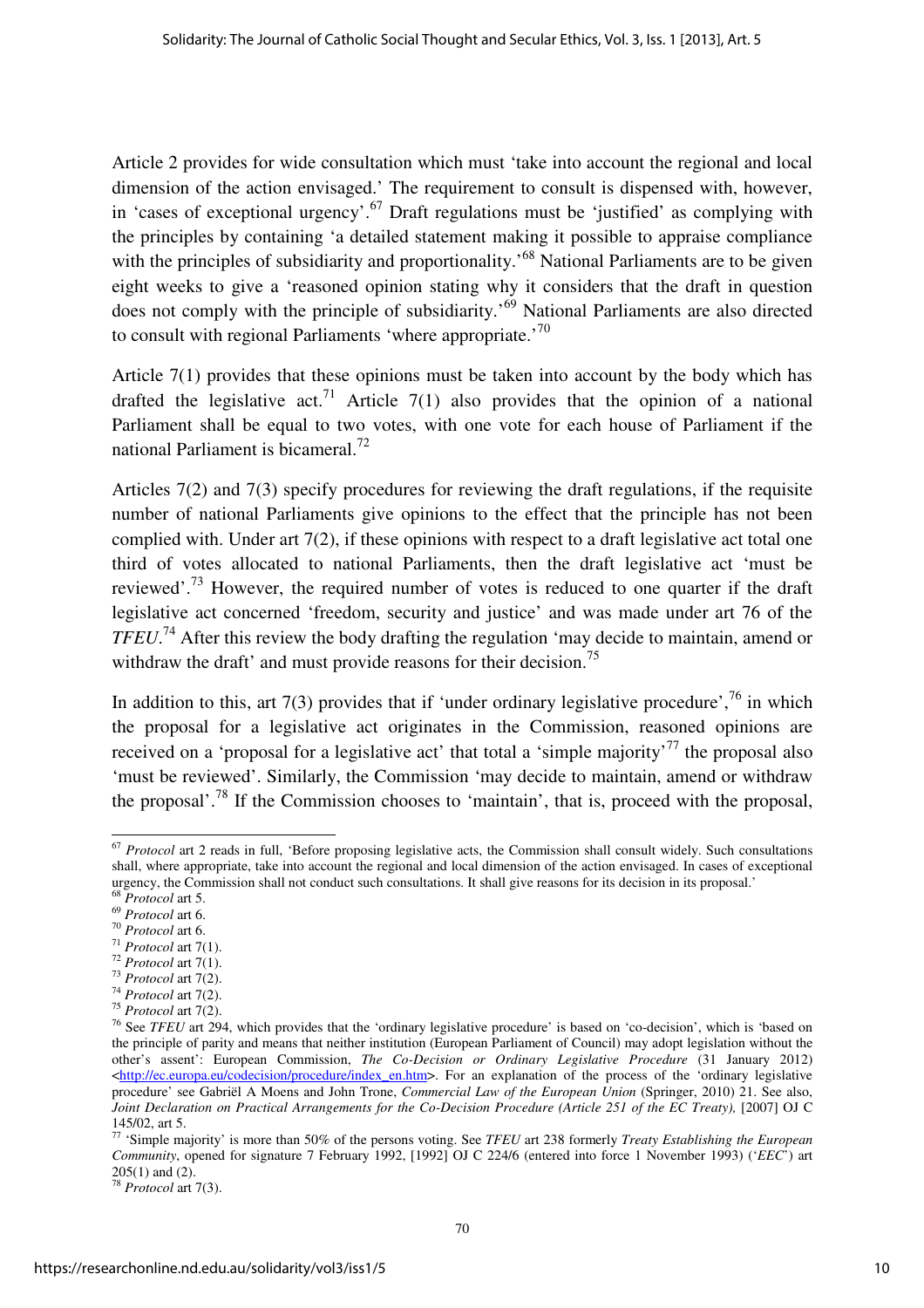the Commission itself must give a reasoned opinion as to why the proposal complies with the principle of subsidiarity. This opinion must be submitted to the European Parliament and Council who must consider the proposal's compatibility with the principle, as well as the reasoned opinions of the national Parliaments and Commission before the first reading.<sup>79</sup> The proposal 'shall be given no further consideration' if 55% of Council members, or a majority of votes in the European Parliament find that the proposal is not compatible with the principle.<sup>80</sup>

Article 9 of the Protocol requires that the Commission prepare and submit an annual report to the European Parliament, Council and national Parliaments on the application of the principle of subsidiarity in art 3b of the *TEU*, now art 5 of the *TEU.* 

In summary, the practical application of the principle of subsidiarity in the European Union is primarily as a process of legislative review, prior to regulations being proposed or enacted. Cooper suggests that this makes the success of the principle difficult to assess because it is difficult to measure when action is *not* taken.<sup>81</sup> However, if a regulation is enacted which a member state or states believes infringes the principle of subsidiarity, it can be challenged in the European Court of Justice. Therefore, decisions of the European Court of Justice make it possible to draw some conclusions about the meaning and effectiveness of the principle of subsidiarity in European Union law and to draw some comparisons with the principle in Catholic social theory. These decisions of the European Court of Justice demonstrate that whilst subsidiarity has been successful as a political judgment (in the form of a procedural safeguard during the legislative process), it has not been successfully used as a legal ground of challenge to Regulations or Directives that interfere with member state autonomy.

#### **VI. Subsidiarity Decisions of the European Court of Justice**

Article 19(3) of the *TEU* empowers the European Court of Justice to 'rule on actions brought by Member States'. In addition, the second paragraph of art 263 of the *TFEU* gives the Court jurisdiction with respect to actions brought by a member state on the grounds of lack of competence, infringement of essential procedural requirements, infringement of treaties or any rule of law relating to treaties. This would empower the Court to hear and determine a matter commenced by a member state or states on the basis of subsidiarity. Article 8 of the *Protocol* specifically refers to subsidiarity, stating that the European Court of Justice is empowered to hear and determine an action commenced by a member state or by the Committee of the Regions alleging that a legislative act has infringed the principle of subsidiarity. The European Court of Justice could annul regulations or directives that infringed the principle.

<sup>79</sup> *Protocol* art 7(3)(a).

<sup>80</sup> *Protocol* art 7(3)(b).

<sup>81</sup> Ian Cooper, 'Subsidiarity and Autonomy in the European Union' in Louis W Pauly and William D Coleman, *Global Ordering: Institutions and Autonomy in a Changing World* (UBC Press, 2008) 234, 242.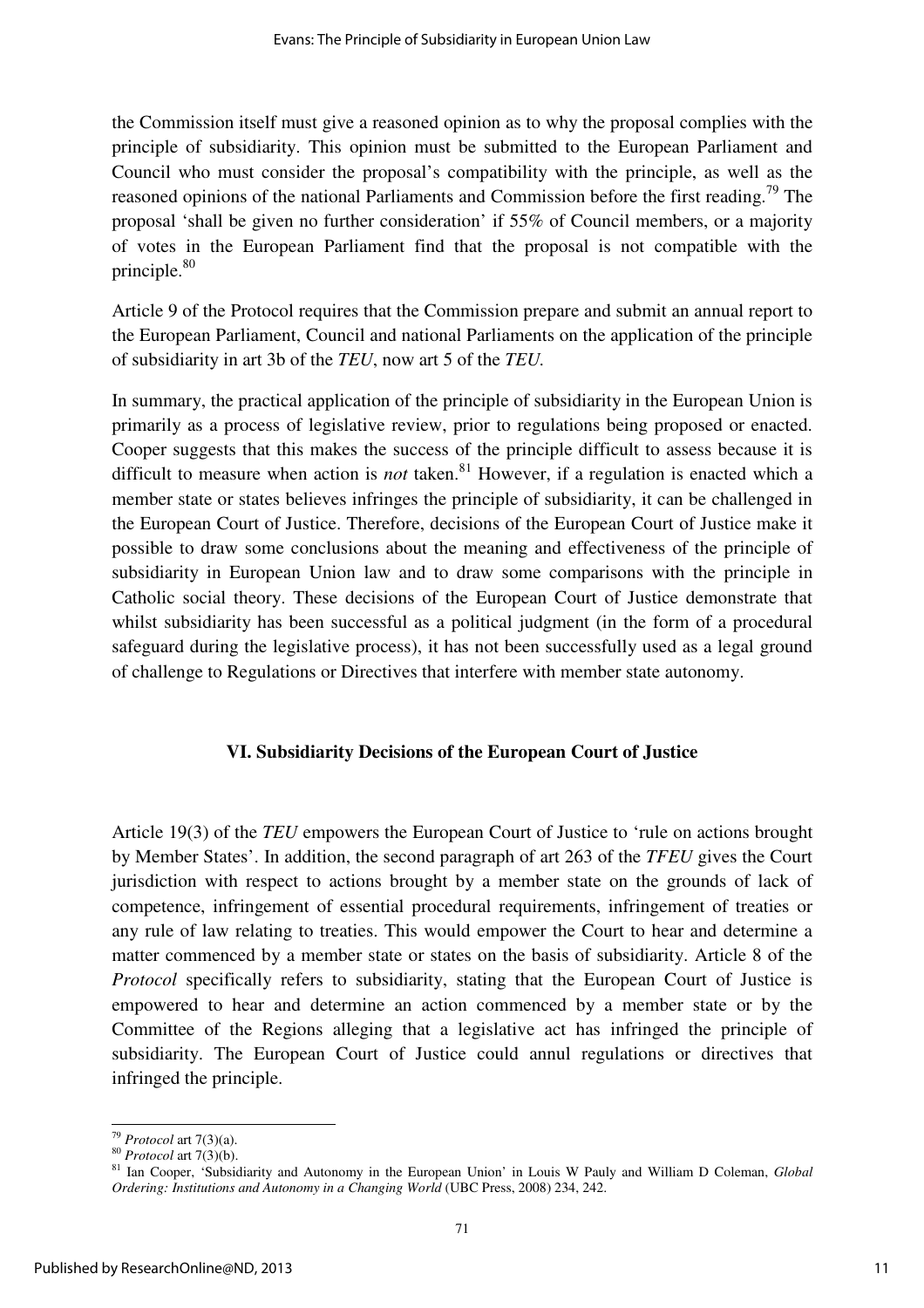However, the Court has been reluctant to employ the principle of subsidiarity to annul regulations. Tridimas suggests that this is because even though subsidiarity is a 'legally binding rule', whether or not it has been complied with involves a political judgment which the Court would rather leave to the relevant Community institutions to make.<sup>82</sup> Tridimas observes that subsidiarity is most often used as a peripheral or 'supporting argument' rather than the main ground of review itself. $83$  In the words of Tridimas: 'Subsidiarity has greater potential as a procedural ground than as a ground of substance'.<sup>84</sup>

This failure of subsidiarity as a judicial principle to guard against centralisation in the European Union is evident from an examination of relevant case law from the European Court of Justice. The case law can be divided into three main categories which will now be discussed in turn. This article has selected one case example from each category of case law from the European Court of Justice. These cases have been chosen because they provide practical examples for the reader of the typical manner in which the European Court of Justice regards subsidiarity, and further, of how the principle has been used to justify centralisation in the European Union.

In the first category of cases subsidiarity was not directly pleaded as a ground by which Community directives or regulations should be annulled. Instead, it was indirectly pleaded as peripheral to other grounds of review.<sup>85</sup> For example, in the *Working Time Case*<sup>86</sup> the principle of subsidiarity was raised indirectly, as part of other pleas made to the Court. In this case, the United Kingdom of Britain and Northern Ireland ('the UK and Ireland') challenged a Council Directive, 93/104/EC, which provided for 'minimum health and safety requirements for the organisation of working time<sup>87</sup> including making it the responsibility of member states to ensure 'minimum periods of daily rest, weekly rest and annual leave, as well as rest breaks and maximum weekly working time'.<sup>88</sup>

The UK and Ireland argued that the Directive should be annulled. Their argument was that the relevant treaty provision only supported health and safety in the actual work place (that is, physical working conditions at work) and not broader employment entitlements such as leave and working hours. They argued that it did not allow for the 'adoption of a directive in such wide and prescriptive terms as the contested directive, given that the extent and nature of legislative regulation of working time vary very widely between Member States.<sup>89</sup> In deciding that the principle of subsidiarity had not been contravened, the Court reasoned that

<sup>82</sup> Takis Tridimas, *The General Principles of EU Law* (Oxford University Press, 2006) 185.

<sup>83</sup> Takis Tridimas, *The General Principles of EU Law* (Oxford University Press, 2006) 184.

<sup>84</sup> Takis Tridimas, *The General Principles of EU Law* (Oxford University Press, 2006) 185.

<sup>85</sup> These cases are: *United Kingdom v Council* (C-84/94) [1996] ECR I-5793 ('*Working Time* case'); *Germany v Parliament and Council* (C-233/94) [1997] ECR I-2405 (*Deposit Guarantee* case'); and *Germany v Commission* (Case T-374/04) [2007] ECR II-4431.

<sup>&</sup>lt;sup>86</sup> For a discussion of this case see Gabriël A Moens, 'The Subsidiarity Principle and E.C. Directive 93/104' (1997) 34 *Australia and World Affairs* 51.

<sup>87</sup> *United Kingdom v Council* (C-84/94) [1996] ECR I-5793, I-5796.

<sup>88</sup> Ibid.

<sup>89</sup> Ibid, I-5808.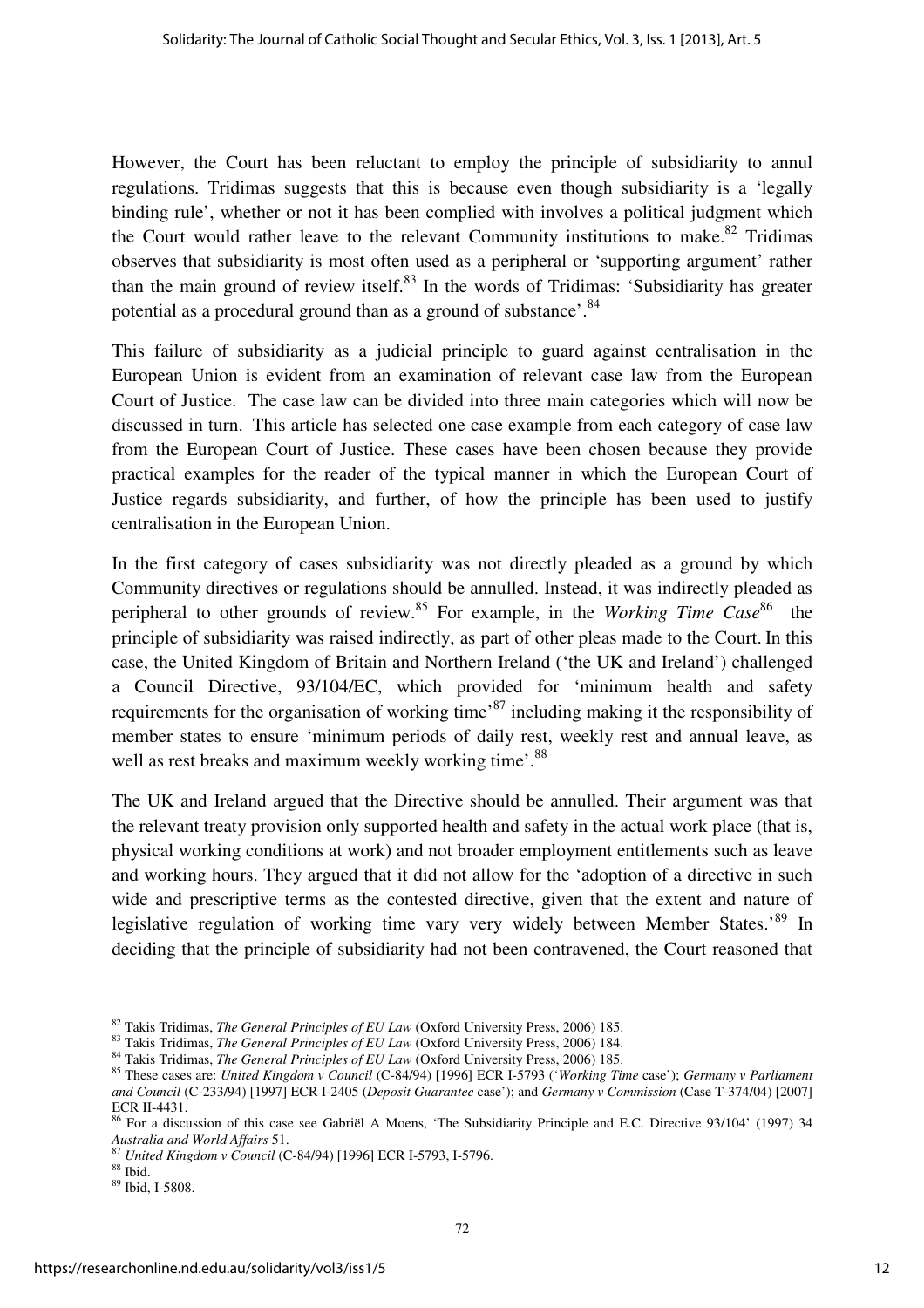the relevant treaty provision contemplated action at a Community level, with the implementation being left to member states and that the Directive was consistent with this.<sup>90</sup>

The Court's attitude toward subsidiarity was displayed in its reasoning elsewhere in the judgment. For example, when considering the scope of the relevant article under which the Council Directive was made, the Court adopted a broad interpretation. This is evident from the following statement, made early in the decision, which set the scene for the Court's dismissal of subsidiarity considerations later in the judgment:

There is nothing in the wording of Article 118a to indicate that the concepts of 'working environment', 'safety' and 'health' as used in that provision should, in the absence of other indications, be interpreted restrictively, and not as embracing all factors, physical or otherwise, capable of affecting the health and safety of the worker in his working environment, including in particular certain aspects of the organisation of working time. On the contrary, the words 'especially in the working environment' militate in favour of a broad interpretation of the powers which Article 118a confers upon the Council for the protection of the health and safety of workers. Moreover, such an interpretation of the words 'safety' and 'health' derives support in particular from the preamble to the *Constitution* of the World Health Organisation to which all the Member States belong. Health is there defined as a state of complete physical, mental and social well-being that does not consist only in the absence of illness or infirmity.<sup>91</sup>

In summary, the Court affirmed that the wording of the treaty, and therefore the powers of the Council, should be interpreted as broadly as possible, and should only be restricted by the express wording of the treaty. Significantly, the Court expressed a reluctance to question the judgment of the Council when enacting legislation, as shown by the following statement: 'it is to be remembered that it is not the function of the Court to review the expediency of measures adopted by the legislature.<sup>92</sup>

In the second category of cases, subsidiarity was pleaded directly as a ground of review However once again, none of these challenges on the ground of failing to comply with subsidiarity were successful.  $93$  For example, subsidiarity was raised unsuccessfully as a substantive legal plea in *GlaxoSmithKline Services v Commission of the European Communities.*<sup>94</sup> In this case, GlaxoSmithKline, a large pharmaceutical company, challenged Decision 2001/791/EC adopted by the Commission, which declared it to have infringed art 81(1) *EC* (now art 101(1) *TFEU*). This Article prohibited any agreements that might be anticompetitive and therefore inhibit the common market. GlaxoSmithKline was deemed in the Decision to have infringed this provision by entering into an agreement with Spanish wholesalers which permitted two different pricing structures for pharmaceutical products. This was comprised of a lower price for pharmaceutical products financed through the Spanish Health system, and a higher price for products where Spanish law did not regulate

 $\overline{a}$ <sup>90</sup> Ibid, I-5809.

<sup>91</sup> *United Kingdom v Council* (C-84/94) [1996] ECR I-5793, I-5800.

<sup>92</sup> Ibid, I-5802.

<sup>&</sup>lt;sup>93</sup> These cases are: *Germany v Parliament and Council* (C-376/98) [2000] ECR I-8419 (Tobacco Advertising Case'); *Netherlands v Parliament and Council* (C-377/98) [2001] ECR I-7079 ('*Biotech Directive* case'); *Chafiq Ayadi v Council* (Case T-253/02) [2006] ECR II-2139; *Leonid Minin v Commission* (Case T-362/04) [2007] ECR II-2003; and *GlaxoSmithKline Services v Commission* (Case T-168/01) [2006] ECR II-2969.

<sup>94</sup> *GlaxoSmithKline Services v Commission* (Case T-168/01) [2006] ECR II-2969 ('*GlaxoSmithKline')*.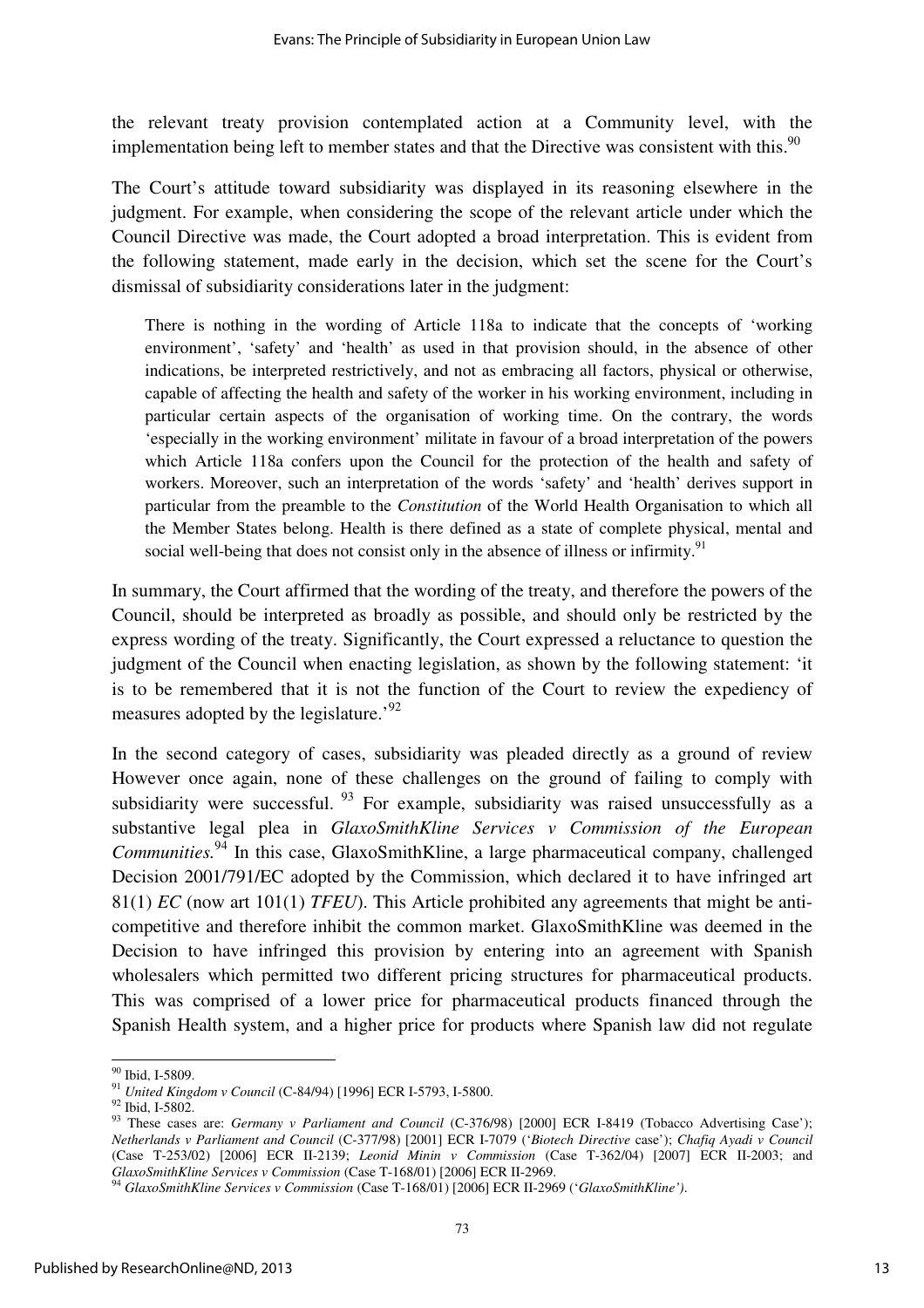the prices. The Decision was adopted by the Commission after legal action was commenced by two Spanish trading associations and after complaints about the agreements were lodged with the Commission.

GlaxoSmithKline sought to annul the Decision. One of its legal pleas alleged a breach of the principle of subsidiarity. It argued that the inability to set two different pricing structures effectively meant that other member states would be forced to apply the Spanish prices, the result being an infringement of the principle of subsidiarity. However, the Court found that the principle of subsidiarity had not been infringed. The Court stated that:

where a series of objective factors of law or fact makes it possible to foresee with a sufficient degree of probability that such conduct may have an influence, direct or indirect, actual or potential, on the pattern of trade between Member States, that conduct must be regarded as capable of affecting trade between Member States … so that it is appropriate for the Community to take action, by reason of the scale and the effects of its action …<sup>95</sup>

In summary, the Court decided that the Commission had acted properly in making the Decision because the agreement could affect trade between member states, and therefore, was best carried out at a Commission level, rather than a member state level. Therefore, the principle of subsidiarity had been complied with.

In the third category of cases, subsidiary considerations were referred to the European Court of Justice by national Courts, but again, a breach of the principle of subsidiarity was not found in any of these cases.<sup>96</sup> Article 267 of the *TFEU* (formerly art 234 *EC*) provides that if a question arises in a court or tribunal of a member state regarding 'the interpretation of Treaties' or 'the validity and interpretation of acts of the institutions, bodies, offices or agencies of the Union' which it cannot give judgment without resolving, the questions may be referred to the European Court of Justice by the court or tribunal of the member state. One of these cases was the in the *Roaming Regulation* case.<sup>97</sup> The proceedings were commenced in the High Court of Justice of England and Wales, who referred the matter to the European Court of Justice. The initial challenge was commenced by several telecommunications companies, including Vodafone, which had telecommunications networks throughout the European Union. They contested the validity of the *Mobile Roaming (European Communities) Regulations 2007* (UK), which sought to implement European Union Regulation 717/2007 ('the Regulation'). The Regulation concerned roaming on mobile

 $\overline{a}$ <sup>95</sup> Ibid, [201].

<sup>&</sup>lt;sup>96</sup> Article 267 of the *TFEU* (formerly art 234 *EC*) provides that if a question arises in a court or tribunal of a member state regarding 'the interpretation of Treaties' or 'the validity and interpretation of acts of the institutions, bodies, offices or agencies of the Union' which it cannot give judgment without resolving, the questions may be referred to the European Court of Justice by the court or tribunal of the member state. The relevant cases are: *Hilmar Kellinghusen v Amt für Landund Wasserwirtschaft Kiel* (Joined cases C-36 & 37/97) [1998] ECR I6-337; *The Queen v Secretary of State for Health, Ex parte British American Tobacco Investments Ltd and Imperial Tobacco Ltd* (C-491/01) [2002] ECR I-11453 ('*Second Tobacco* case'); and *Vodafone Ltd, Telefónica O2 Europe plc, T-Mobile International AG, Orange Personal Communication Services Ltd v Secretary of State for Business, Enterprise and Regulatory Reform* (Case C-58/08) [2010] ECR I-04999 ('*Roaming Regulation* case').

<sup>97</sup> *Vodafone Ltd, Telefónica O2 Europe plc, T-Mobile International AG, Orange Personal Communication Services Ltd v Secretary of State for Business, Enterprise and Regulatory Reform* (Case C-58/08) [2010] ECR I-04999 ('*Roaming Regulation* case').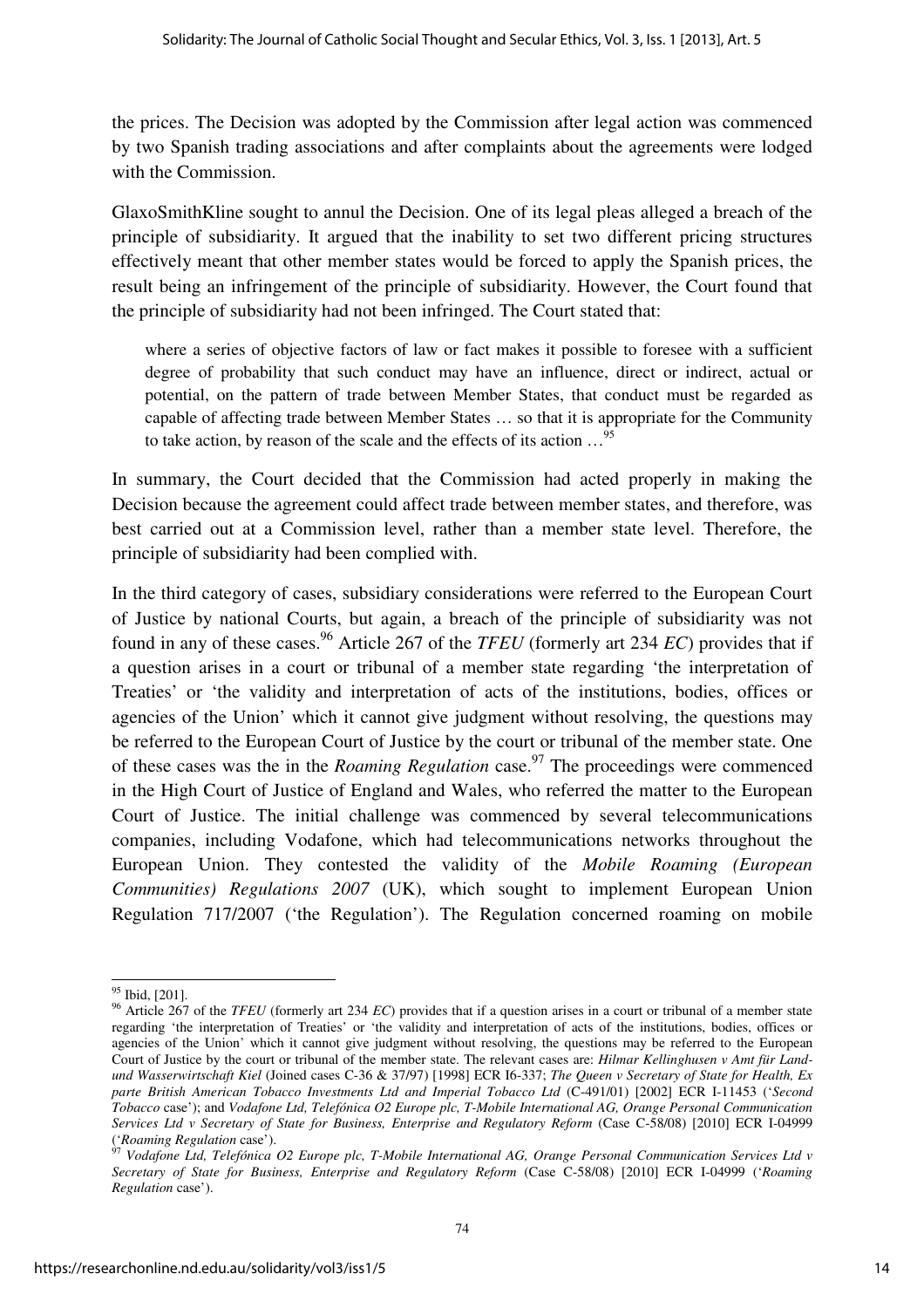telephone networks throughout the European Union and capped the charges that telecommunications companies could charge for roaming services between member states.

The Regulation was part of a 'Regulatory Framework' adopted by the European Union in accordance with art 95 *TEU*<sup>98</sup> which states, 'In the case of transport within the Union, discrimination which takes the form of carriers charging different rates and imposing different conditions for the carriage of the same goods over the same transport links on grounds of the country of origin or of destination of the goods in question shall be prohibited'. The Court noted that it had previously held that subsidiarity applies to art 95 only to the extent that the Community is not given exclusive competence to regulate the internal market.<sup>99</sup> They reasoned that the Community had adopted the Regulation in order to achieve 'a common approach, in order in particular to contribute to the smooth functioning of the internal market, allowing those operators to act within a single coherent regulatory framework'.<sup>100</sup> It was therefore necessary for there to be regulation at a Community level in order to achieve these objectives:

As is clear from recital 14 in the preamble to the regulation, the interdependence of retail and wholesale charges for roaming services is considerable, so that any measure seeking to reduce retail charges alone without affecting the level of costs for the wholesale supply of Communitywide roaming services would have been liable to disrupt the smooth functioning of the Community-wide roaming market. For that reason, the Community legislature decided that any action would require a joint approach at the level of both wholesale charges and retail charges, in order to contribute to the smooth functioning of the internal market in those services.<sup>101</sup>

The Court went on to conclude that the Community had made the correct decision, and in other words had complied with the principle of subsidiarity, by regulating the matter at a central level:

That interdependence means that the Community legislature could legitimately take the view that it had to intervene at the level of retail charges as well. Thus, by reason of the effects of the common approach laid down in Regulation No 71/2007, the objective pursued by that regulation could be best achieved at Community level.<sup>102</sup>

A consideration of the above case law, and of the procedural aspects of subsidiarity outlined above, reveals that the main success of subsidiarity in the European Union is as a political judgement in the form of a procedural principle to be applied during the process of enacting Regulations and issuing Directives, rather than as a legal ground of review. In this sense, it is analagous to subsidiarity as a moral or social principle in Catholic social teaching. Although subsidiarity has not been effective at a judicial level to annul centralist Regulations and Directives, cases such as *GlaxoSmithKline* and the *Roaming Regulation* case indicate that it has successfully been used to justify the appropriateness of action being undertaken at a central level. That is, where a political decision has been made by the European Parliament

 $\overline{a}$ <sup>98</sup> Ibid, [3].

 $^{99}$  Ibid, [75].

 $100$  Ibid, [76].

<sup>101</sup> Ibid, [77]. <sup>102</sup> Ibid, [78].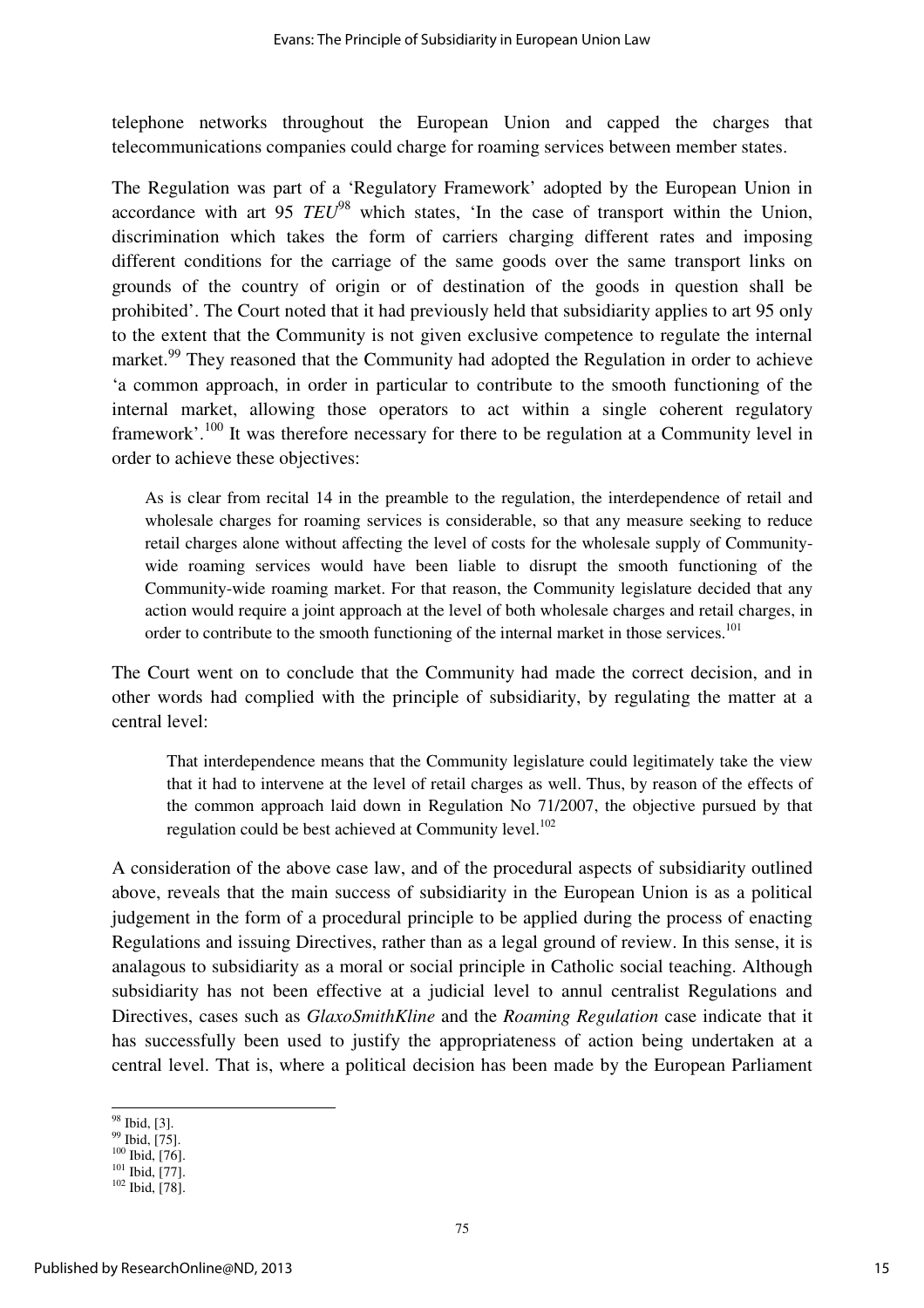and Council that central (community) action is appropriate, the Court has been unwilling to overrule it. Consequently, amendments to the *TEU* and the *Protocol* are required to clarify the exact nature of the principle, particularly as a legal ground of challenge before the European Court of Justice. This will assist to achieve the intended objective of subsidiarity in the European Union to guard against centralisation at the expense of national autonomy.

### **VII. Conclusion**

In his Encyclical Letter, *Quadragesimo Anno*, Pope Pius XI advocated for action to be taken, and decisions to be made, by an individual or by a lower level association rather than by a higher level association wherever possible, in order to empower the individual and respect his or her autonomy. These sentiments can been applied in a political sense, to promote decentralisation in the form of local decision making and action over centralised control, in order to achieve more expedient and regionally appropriate outcomes.

This paper has explored a specific example of the political application of the principle of subsidiarity through a discussion of the operation of the principle in the European Union. In the European Union the principle of subsidiarity requires that if a matter does not fall within the exclusive competence of the Community and can be better resolved by the individual member states the Community should *not* intervene, so that the matter can be resolved at a local level, by member states. It is stated in art 5(3) of the *TEU* and its procedural operation is outlined in further detail in the *Protocol.* The aim of subsidiarity, as embodied in these treaty documents, was to protect member state autonomy from central encroachment by laws (Directives and Regulations) made by the European Parliament and Council in areas of shared competence, and thus, to protect the autonomy of the national governments of member states to regulate issues that affect them. Hence, whilst Catholic social theory favours individual action over intervention by a higher authority, subsidiarity in the European Union favours national autonomy over central regulation. That is, member states in the European Union are equivalent to the 'individual' in Catholic social theory.

At the same time as promoting lower level action close to the individual, Catholic social teaching, specifically that espoused by Pope Leo XIII and Pope Pius XI, states that interference from a higher level association may sometimes be warranted. For example, by the Church as the ultimate guardian of the moral law, or, as advocated by Pope John XXIII and later Pope Benedict XVI, by a world-wide authority to address issues that are of international concern, such as the global financial crisis. The use of the principle of subsidiarity to justify matters being carried out at a higher level, can also seen in the European Union from the wording of art 5(3) *TEU*, which not only gives exclusive competence to the central community over certain subject matters, but also contemplates that if matters that *cannot* be 'better resolved' by the member states they should be determined centrally.